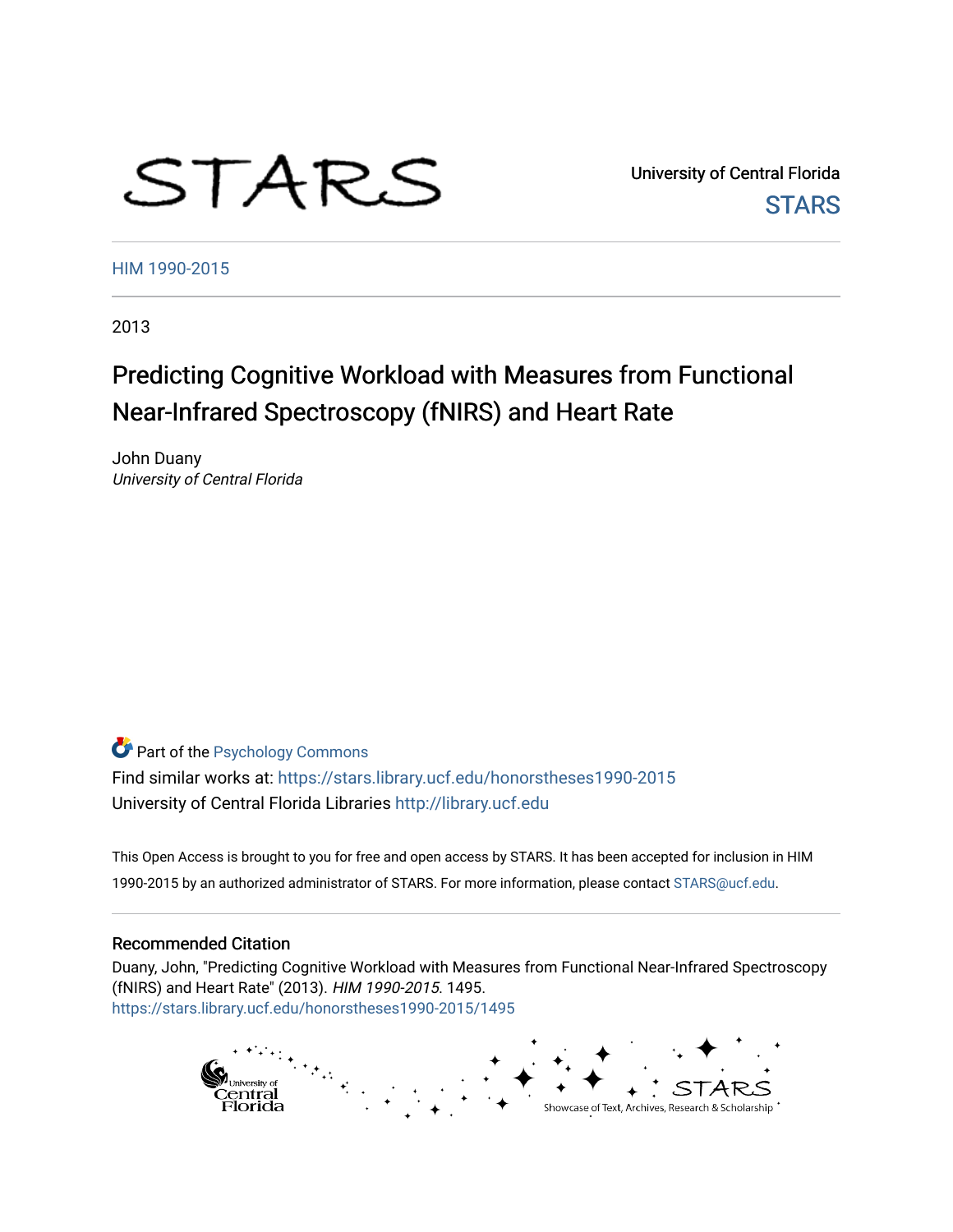# PREDICTING COGNITIVE WORKLOAD WITH MEASURES FROM FUNCTIONAL NEAR-INFRARED SPECTROSCOPY (fNIRS) AND HEART RATE

by

# JOHN M. DUANY

A thesis submitted in partial fulfillment of the requirements for the Honors in the Major Program in Psychology in the College of Sciences and in the Burnett Honors College at the University of Central Florida Orlando, Florida

Summer Term, 2013

Thesis Chair: Corey Bohil, Ph.D.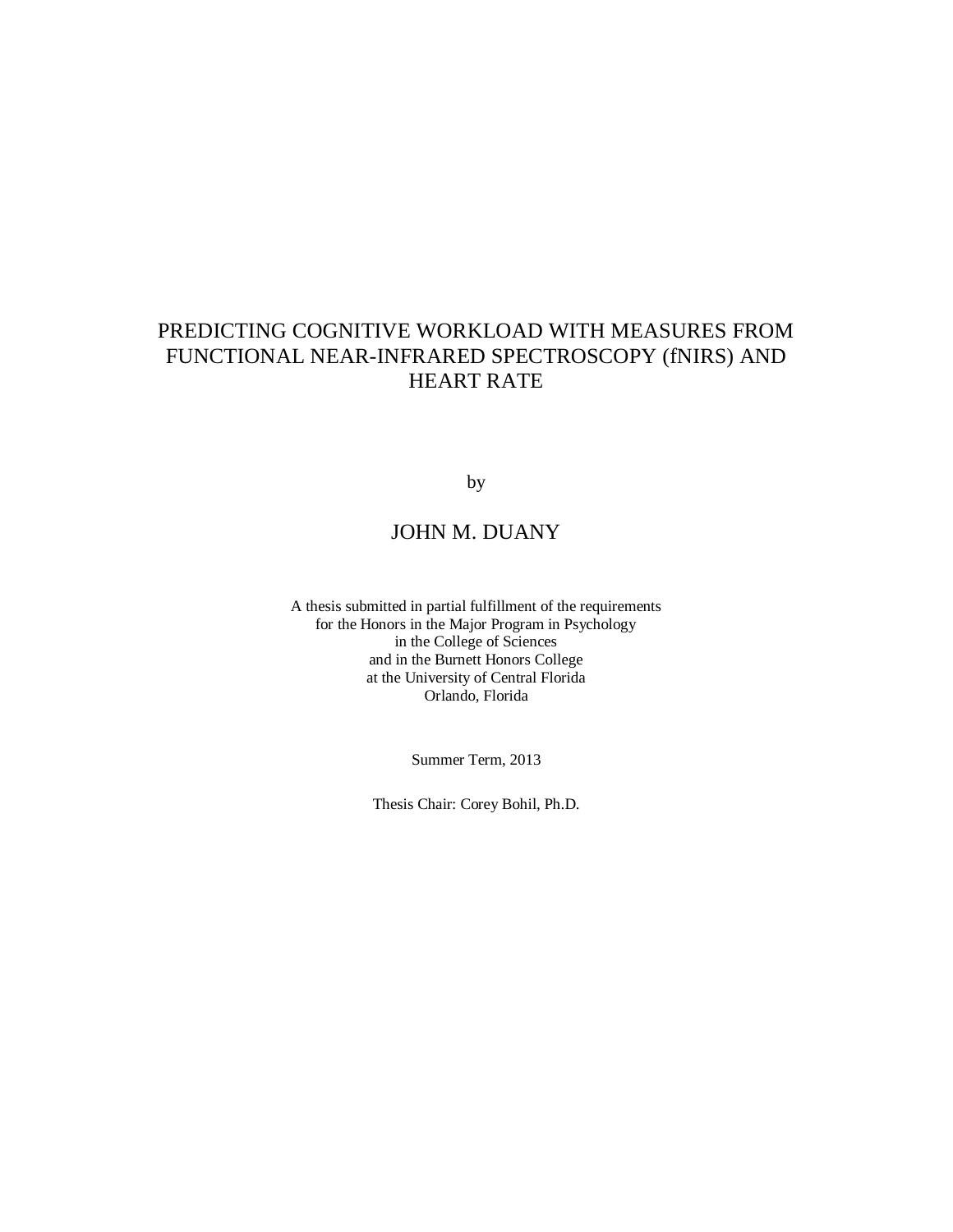# **Abstract**

The objective of this study was to assess low to high levels of Cognitive Workload by measuring heart rate and cortical blood flow in real-time. Four conditions were implemented into a withinsubjects experimental design. Two conditions of difficulty and two conditions of trial order were used to illicit different levels of workload which will be analyzed with psychophysiological equipment. Functional Near-Infrared Spectroscopy (fNIRS) has become more prominent for measuring the blood oxygenation levels in the prefrontal cortex of individuals operating in hazardous work environments, students with learning disabilities, and in research for military training. This is due to the fNIR device being highly mobile, inexpensive, and able to produce a high-spatial resolution of the dorsolateral prefrontal cortex during executive functioning. Heart Rate will be measured by an Electrocardiogram, which will be used in concordance with fNIR oxygenation levels to predict if an individual is in a condition that produces low or high mental workload. Successfully utilizing heart rate and blood oxygenation data as predictors of cognitive workload may validate implementing multiple physiological devices together in real-time and may be a more accurate solution for preventing excessive workload.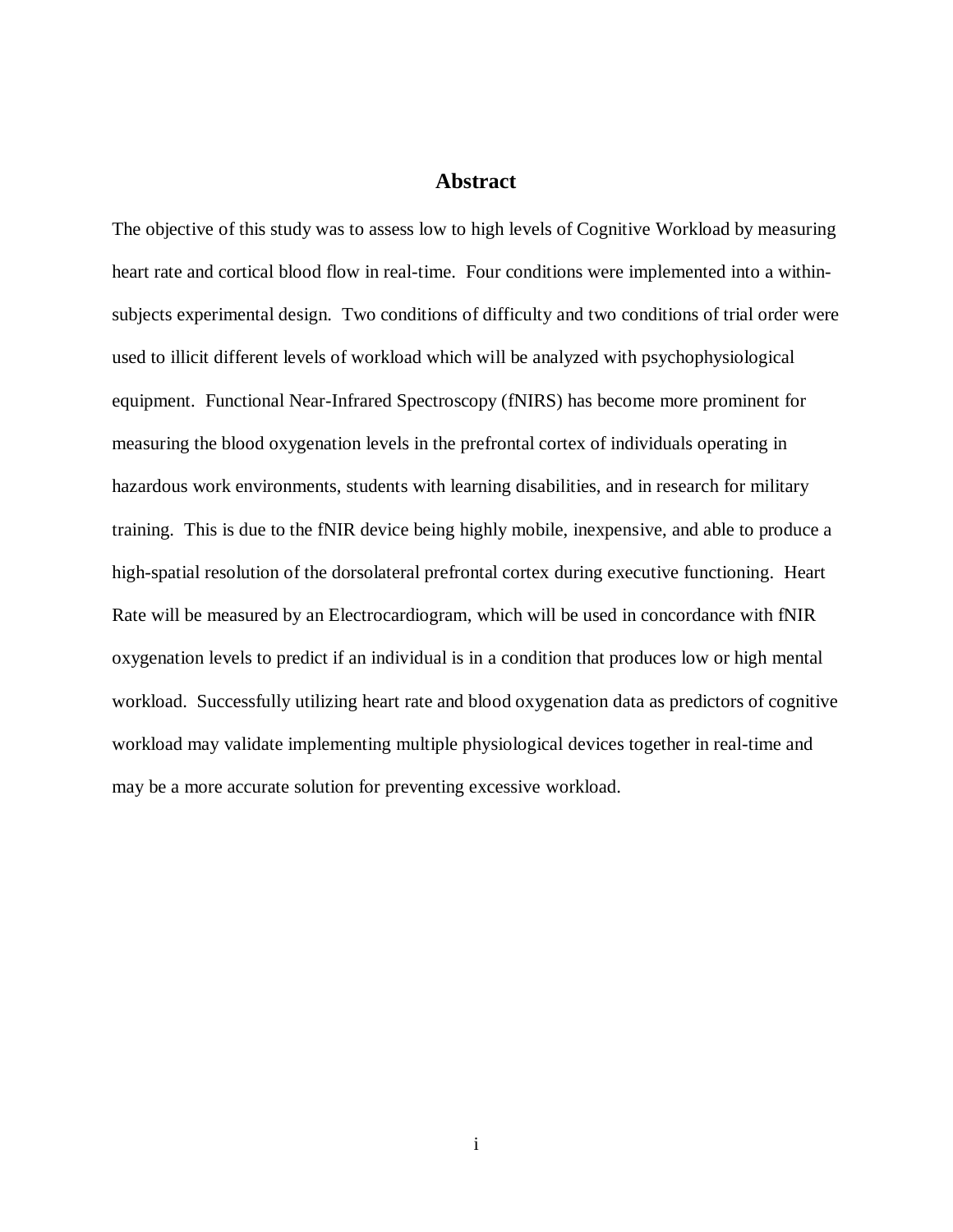# **Dedication**

To Dad, Mom, David, Pop-Pop, and Grandma For your unending love and encouragement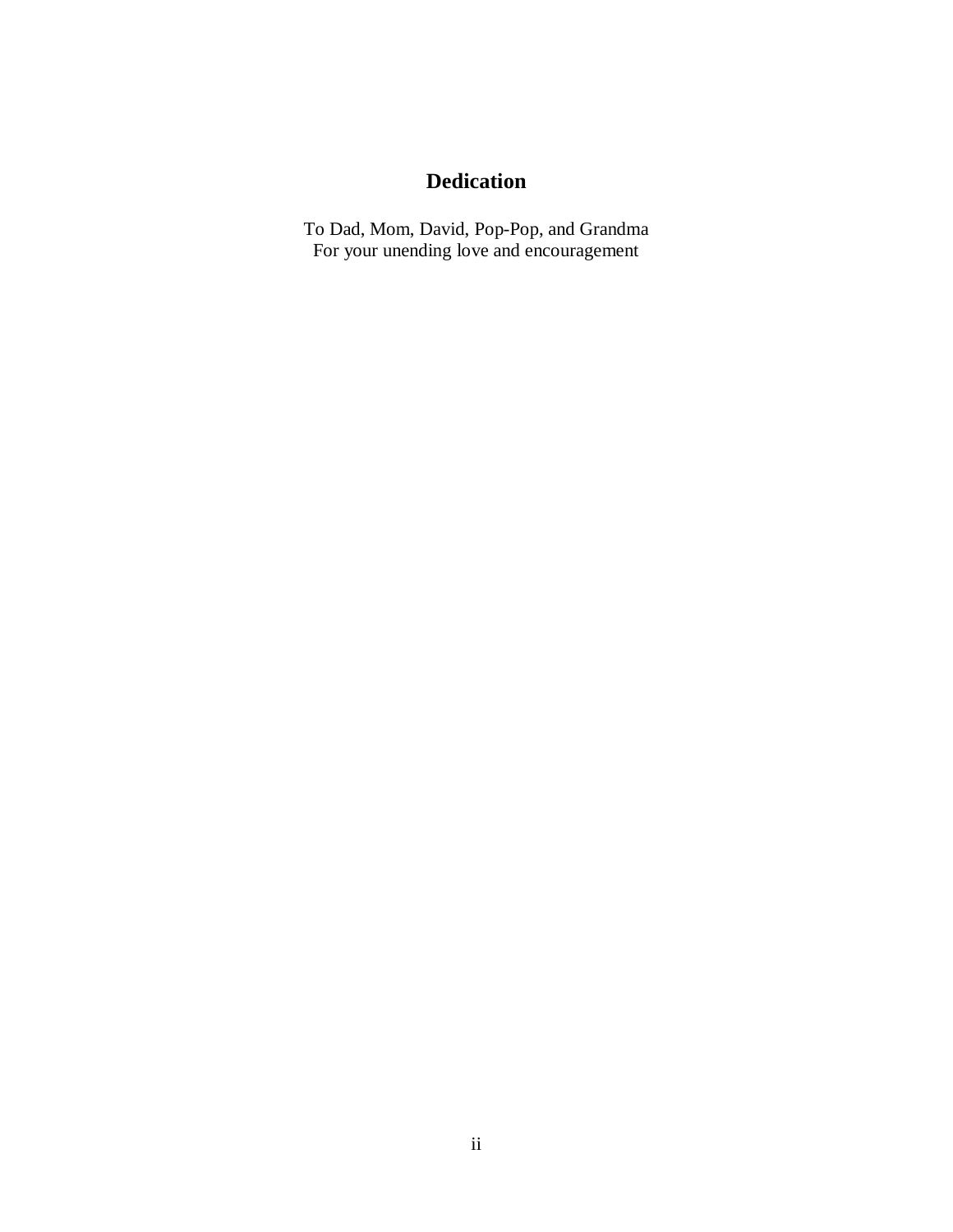# **Acknowledgements**

I would like to extend my gratitude to my advisor, Dr. Corey Bohil, for his guidance and dedication, and for allowing me the opportunity to perform my own research with the resources available in his laboratory. To Dr. Daniel McConnell, thank you for the last five years of your teaching and assistance, and for helping me advance my knowledge and skills with statistical analysis. I would like to thank Dr. Enrique Ortiz for allowing me the opportunity to collaborate my ideas and research with him, along with his advice using fNIR Spectroscopy

My father, mother, brother, and grandparents deserve a special thank you for their tremendous support, encouragement, and prayers; all to help me learn life's lessons, grow as a man, and succeed as a professional. Most importantly, I give thanks to Jesus Christ for providing me the willpower, courage, and hope to rise above life's challenges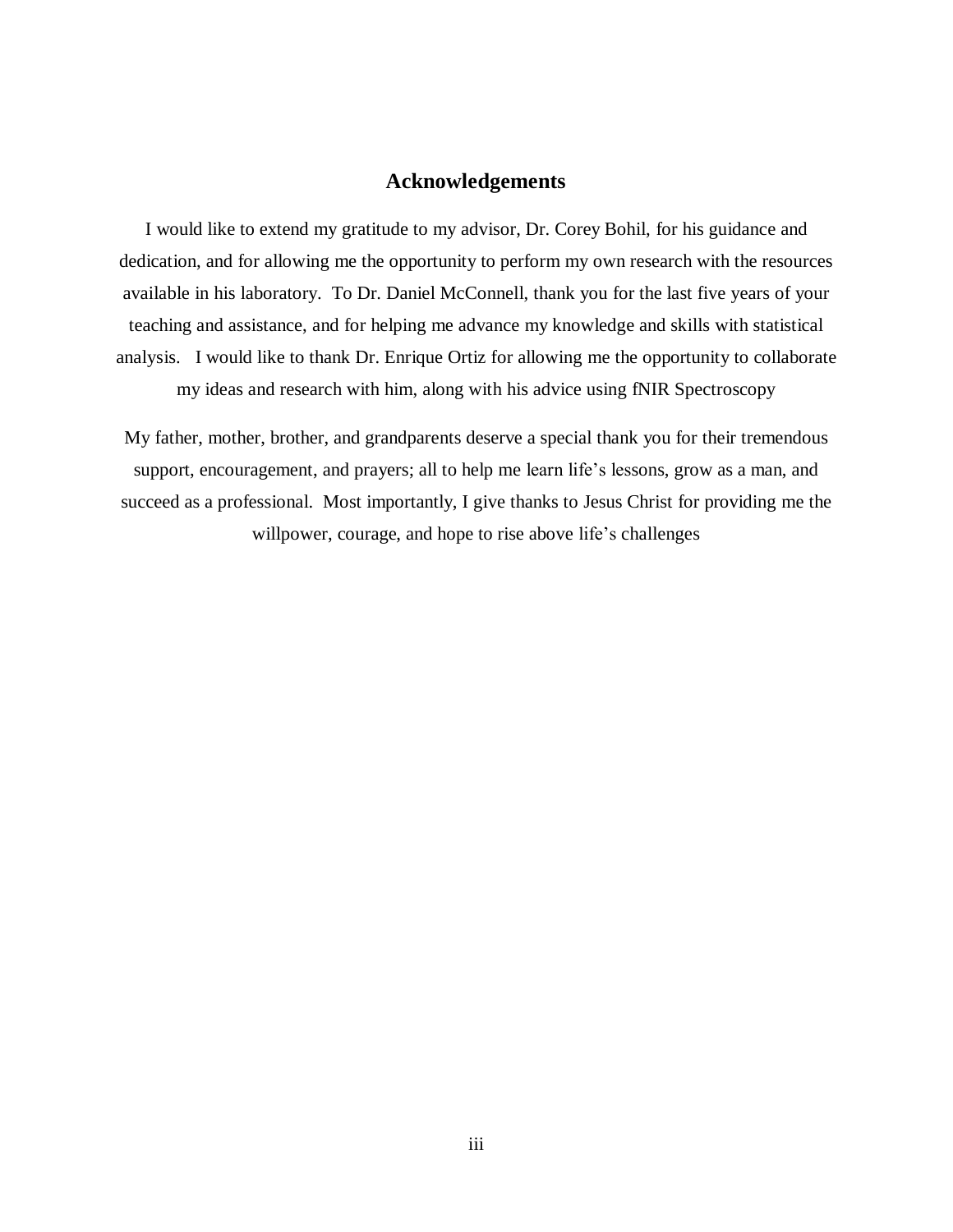# **Table of Contents**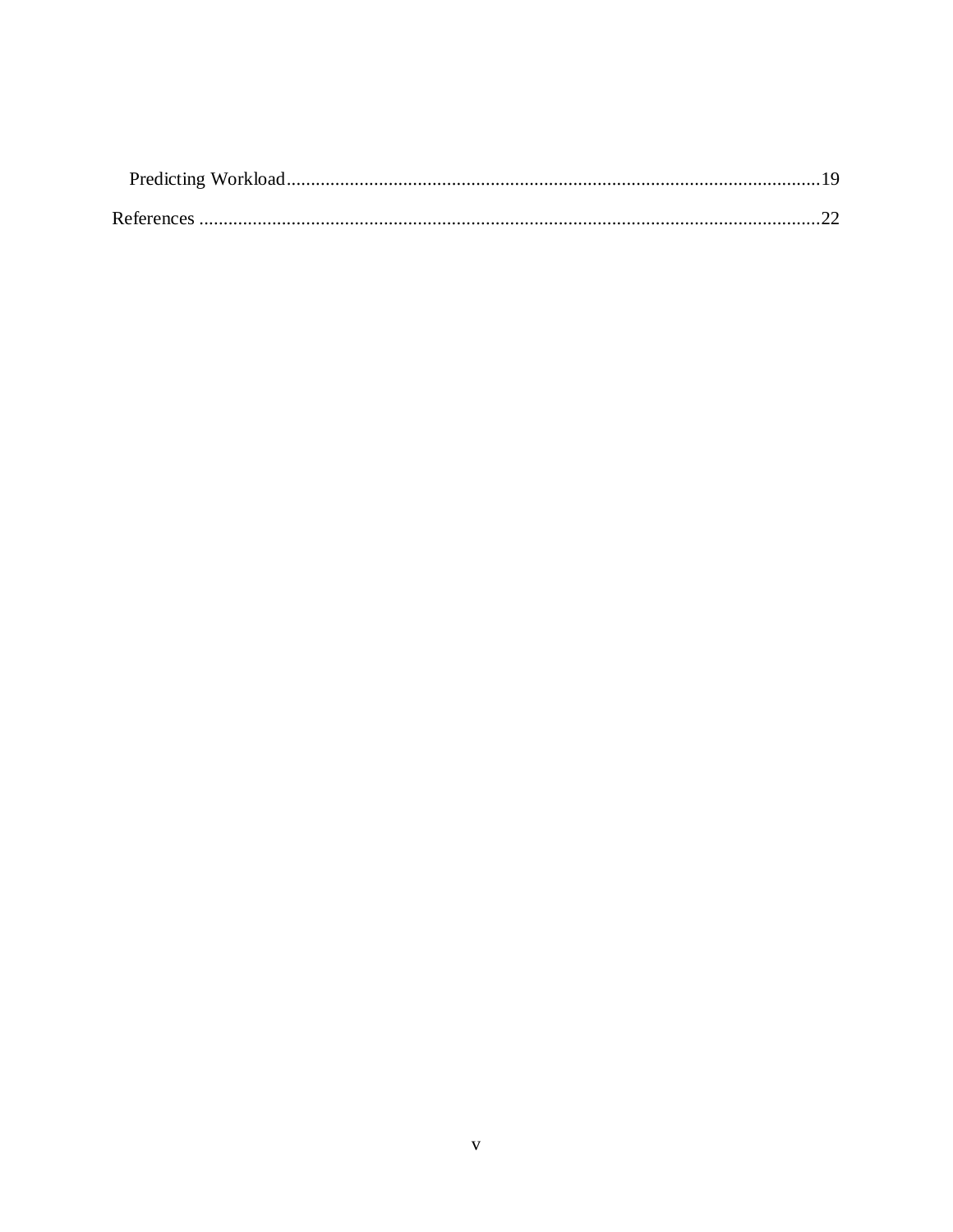# **List of Figures**

| Figure 1 Top: Average numbers counted in the easy-condition from the alternating and random      |
|--------------------------------------------------------------------------------------------------|
| order trials were compared to the average numbers counted in the hard-condition from the         |
| alternating and random order trials. Bottom: Total errors made in the easy-condition from the    |
| alternating and random order trials were compared to the total errors made in the hard-condition |
|                                                                                                  |
| Figure 2: Increase over baseline fNIR values for each channel (optode) location. 12              |
| Figure 3: Left: Left fNIR Optodes depicting oxygenation levels of the best and worst counters    |
| from alternating order. Right: Left fNIR Optodes depicting oxygenation levels of the best and    |
|                                                                                                  |
| Figure 4 Left: Right fNIR Optodes depicting oxygenation levels of the best and worst counters    |
| from alternating order. Right: Right fNIR Optodes depicting oxygenation levels of the best and   |
|                                                                                                  |
| Figure 5: Average fNIR change from baseline by counting performance. Left: alternating order     |
|                                                                                                  |
| Figure 6: Baseline BPMs deduced from the task BPMs to analyze the difference between easy        |
|                                                                                                  |
| Figure 7: Variability between the easy and hard-conditions with the alternating and random       |
|                                                                                                  |
| Figure 8: fNIR oxygenation levels and ECG heart rate correlated on a scatterplot. 17             |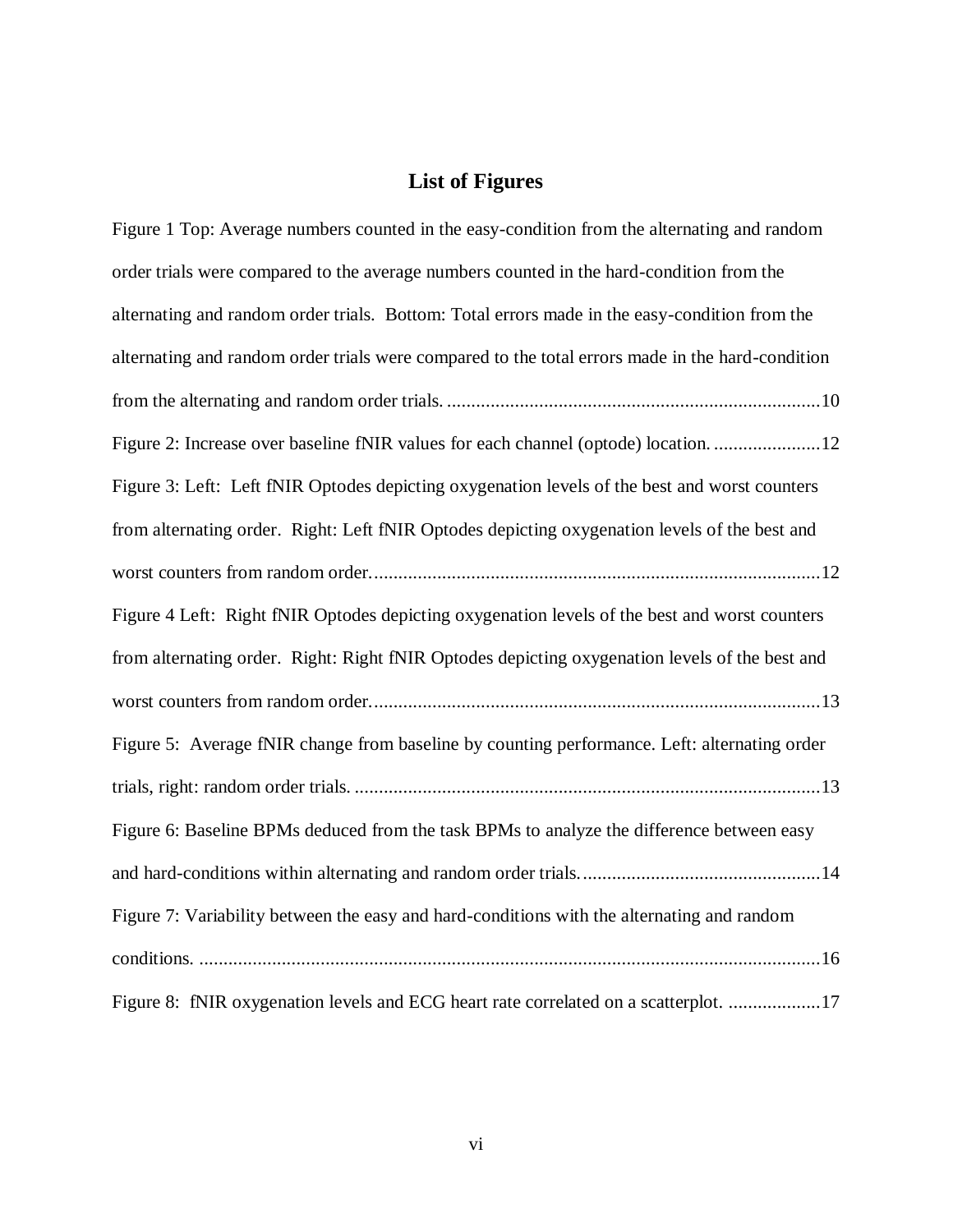# **Introduction**

<span id="page-8-0"></span>Analyzing cognitive performance and mental workload in real-time could be beneficial for a wide variety of critical operations. Mental workload (MWL) can be assessed using physiological measures as predictors, in addition to neuroimaging technology, for enhancing the safety and performance of individuals experiencing excessive workload in potentially hazardous working environments and time-critical military tasks.

The importance of assessing MWL in real-time is due to the difficulty of obtaining a finegrained assessment of stress level if evaluated after a task has been completed. A rating scale can be used to assess workload after task completion, such as the NASA-Task Load Index (NASA-TLX), which consists of six scales (Hart and Lowell, 1988). The averages of these scales were weighted to illustrate how each factor may have an effect on the workload of a specific activity (Hart and Lowell, 1988). Subjects were instructed to specify which factors contributed least and most to the workload experienced during an experimental task. Requiring a person to remember their level of experienced workload is problematic, especially when trying to rate on scales from low to high. Memories can be easily altered or manipulated after a task of high MWL has been performed (Hart and Lowell, 1988). The possibility that stress and workload may be assessed during real-time rather than recall, could lead to a more reliable approach for observing cognitive workload without interfering with task performance. Allowing neurophysiological measurements to be collected in real-time will provide objective results and may improve insight into how real-time measures of heart rate and cortical blood flow could be used as predictors of stress and mental workload.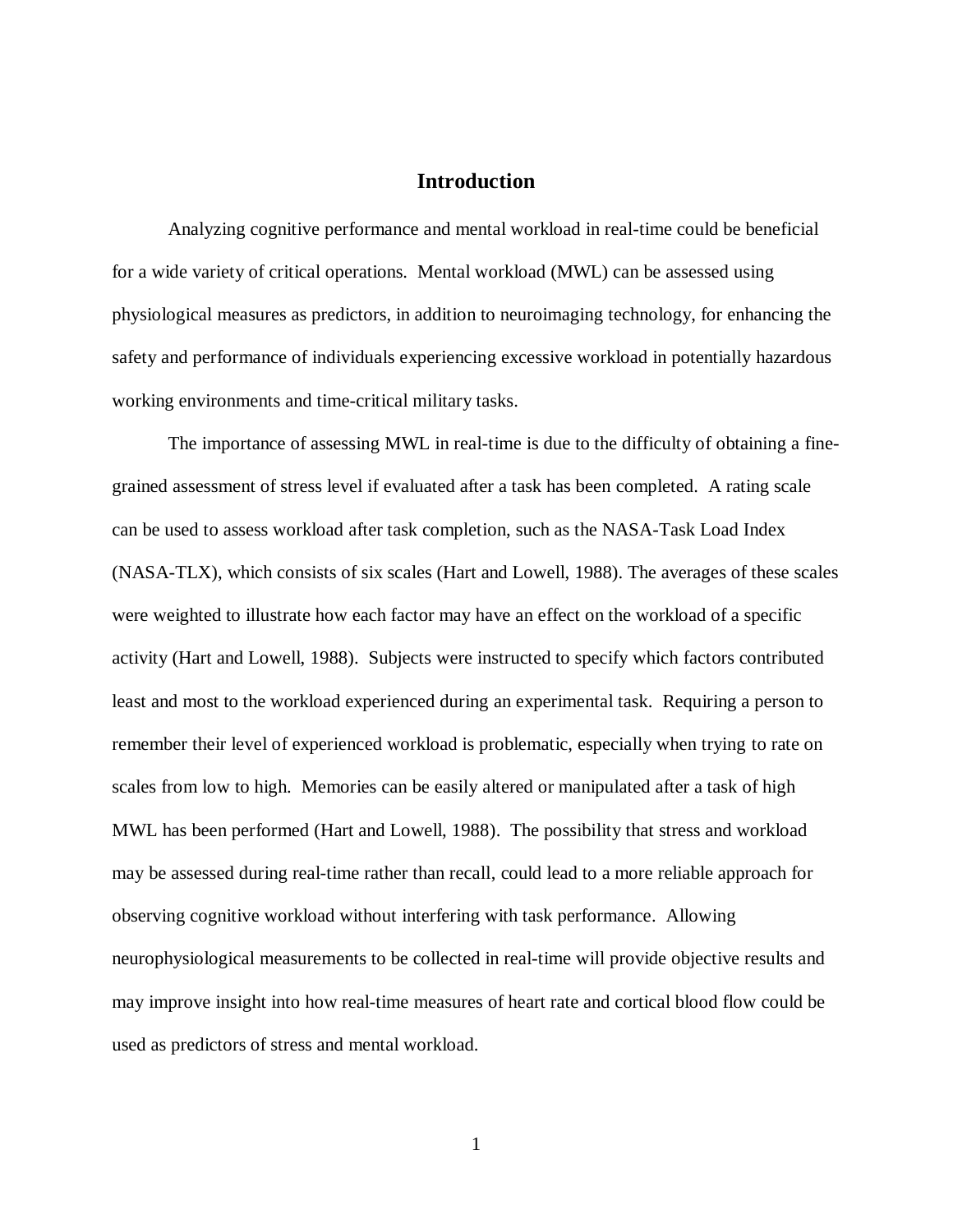#### **Functional Near**-**Infrared Imaging**

<span id="page-9-0"></span>Physiological recording, such as Electroencephalography (EEG) and Functional Near-Infrared Spectroscopy (fNIR), offers potential to read cortical activity in real-time as opposed to survey measures which rely on verbal reporting and prolonged recall. fNIR technology has assisted neuroscience researchers observe neural and cognitive features of executive functioning in addition to psychopathological and neurological deficits, in controlled and field experiment conditions. New techniques of assessing cortical activity have been developed using fNIR, allowing more diverse environments and scenarios to be implemented into studies to further understand executive functioning and brain activity in realistic environments (Bunce et al., 2007). fNIR has proven to possess more mobile capabilities than other neuroimaging equipment, including being safe to use portably in a moving military vehicle or during ambulatory care. It is inexpensive compared to fMRI and noninvasive to participants. It also has greater ecological validity when applied in laboratory or field conditions, especially when movement is required (Bunce et al., 2007).

According to modern neuroscience research, executive functioning is thought to occur in the prefrontal cortex, particularly Brodmann's Areas 9, 10, 45, and 46; and is involved with decision-making, sustained attention, problem solving, and working memory. During executive functioning, the prefrontal cortex requires glucose to be metabolized for energy in order to focus, sustain attention, or drive decision-making and problem solving. Oxygen is carried through the capillaries to the active areas of the brain and is released into the neural tissue. When oxygen enters the neural tissue, glial cells absorb the oxygen and metabolize glucose into energy, and then the blood in the activated areas becomes deoxygenated (Bunce et al., 2006).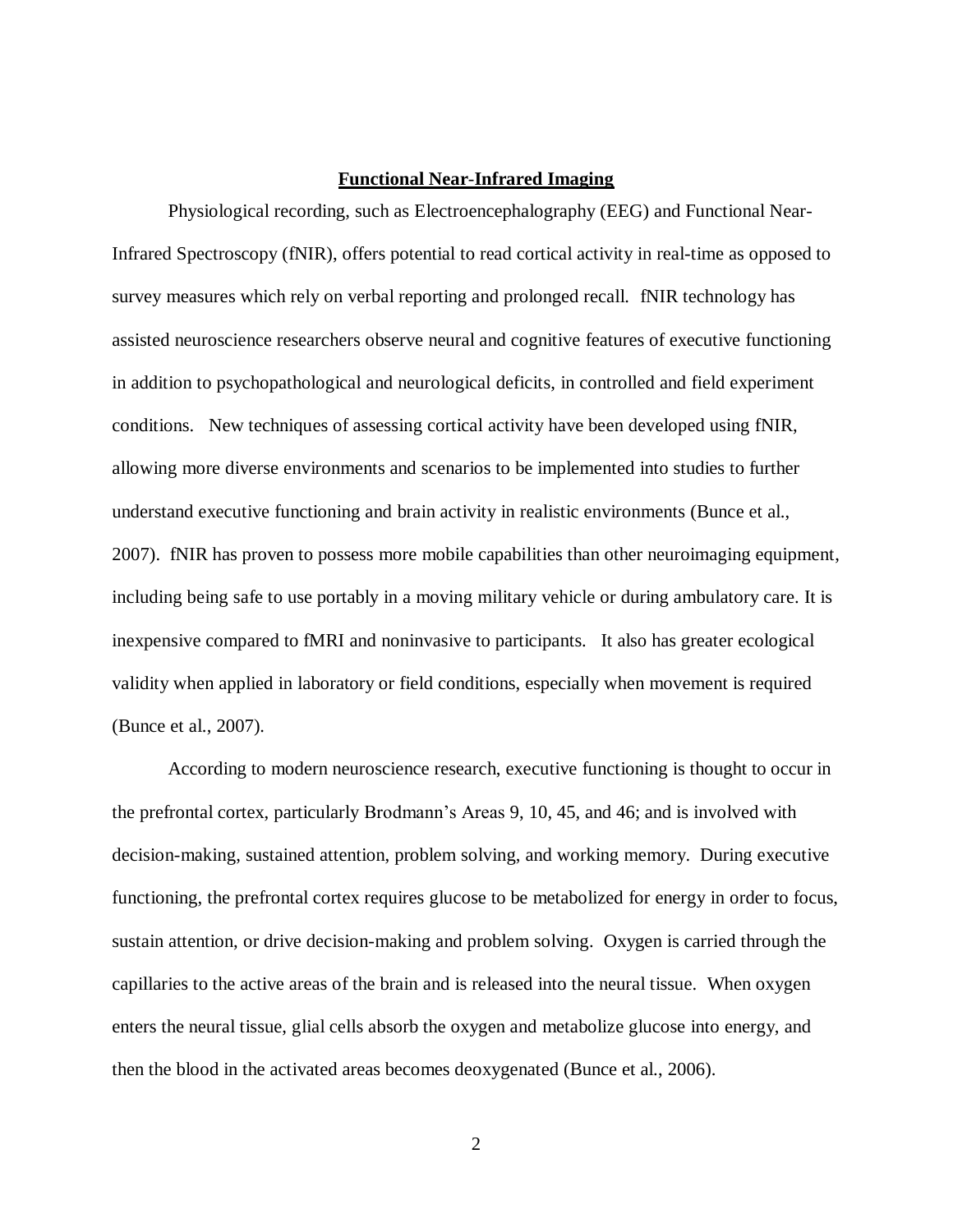Oxygenated and deoxygenated hemoglobin have elements observable in the near-infrared range of light, which allows researchers to view the change in hemoglobin concentration during neurovascular coupling. Neurovascular coupling is a process that stimulates the brain to increase arteriolar vasodilation. This increases blood flow and blood volume to the active areas of the brain, leading to the reduction of oxygen and the metabolization of glucose in the neural tissue (Bunce et al., 2006).

The increased blood flow to the brain, known as the hemodynamic response, will change in concentration from oxygenated hemoglobin to deoxygenated hemoglobin during brain activity. This process is observed in the dorsolateral prefrontal cortex by the NIR spectroscopy system. The fNIR sends photons at the near-infrared wavelength through the scalp then a small portion of those particles bounce back toward the light detectors of the spectroscopy system. Biological tissues (head, skin, skull, cerebral spinal fluid, brain) are transparent to light in the near-infrared range, between 700-900nm (optical window), due to water which absorbs a nominal amount of energy at *nir* wavelengths (Bunce et al., 2006). The sensors on the fNIR consist of four light sources which contain three built-in LEDs with set wavelengths at 730 nm, 805 nm, and 850 nm, along with ten detectors. Sixteen source-detector pairs (channels/optodes) were designed to provide imaging data from specific cortical areas involved with cognitive and executive functioning, the dorsolateral and inferior prefrontal frontal cortices (Bunce et al., 2006).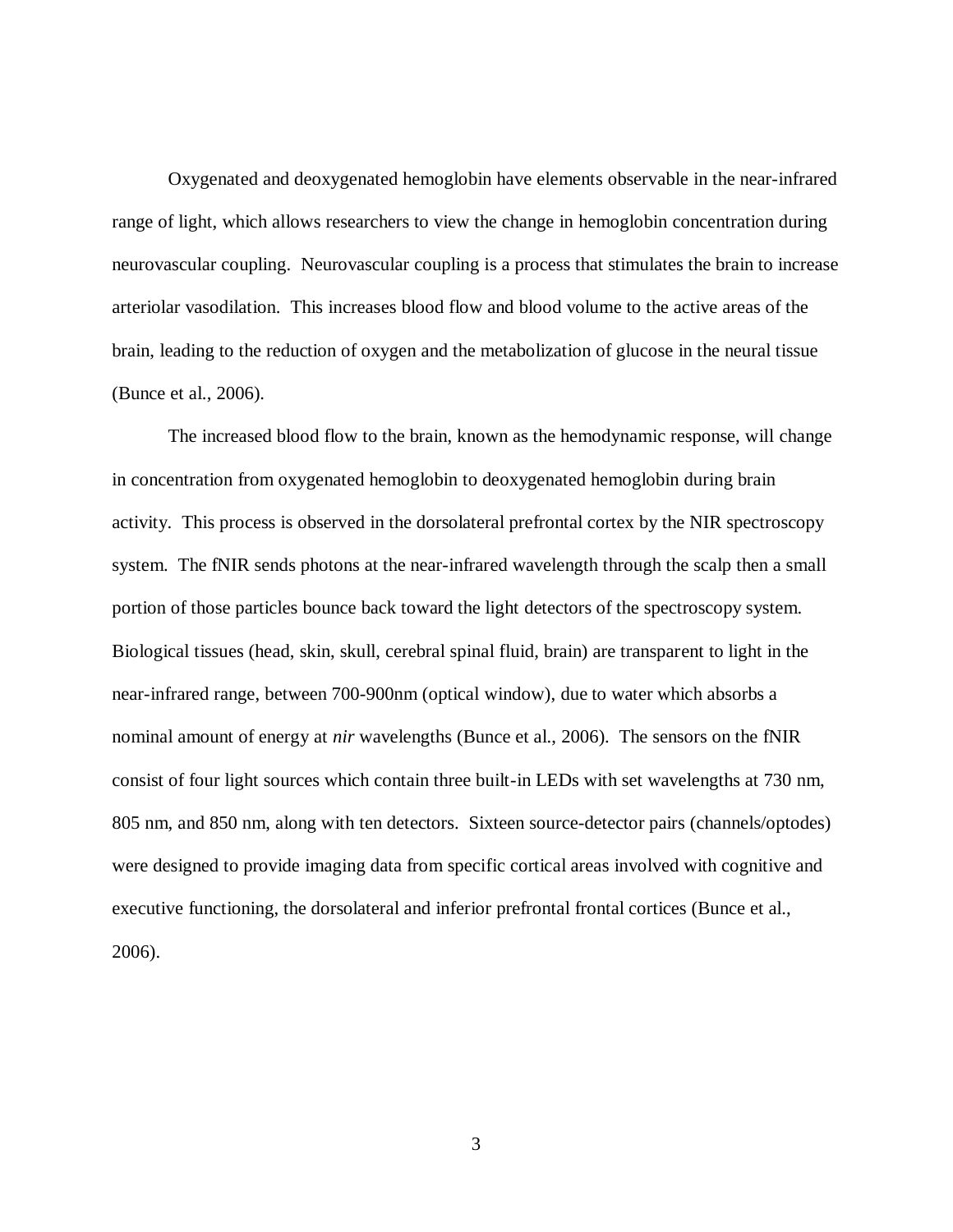## **Combining fNIR with Heart Rate Data**

<span id="page-11-0"></span>Analyzing fNIR data, in conjunction with Electrocardiogram (ECG) data, may provide additional insight into MWL in an augmented cognition system or real-life operation during military training and time-critical working environments (Ayaz et al., 2011).

An augmented cognition program was established by the Navy and Defense Advanced Research Projects Agency (DARPA), concerning performance in education and training. The Naval Education and Training Command (NETC), the Human Performance Center (HPC), and Navy Personnel Development Command (NPDC) were developed to focus on individual training with the Integrated Learning Environment (ILE). Fleet Forces Command completed the rest of the training, team training with modeling and simulation based exercises (Nicholson et al., 2005). The objective was to optimize all levels of training and feedback from beginner to expert. fNIR and Electroencephalogram (EEG) were combined, among other physiological gauges, for regulation in a feedback loop. Increased heart rate was used as an indicator for arousal (Nicholson, et al., 2005). Results showed improvement in team performance by monitoring data and providing continuous feedback. In another example, an augmented cognition system assessed the user's cognitive state, read by physiological recording, which caused the system to adapt and change the task presented to the user in order to enhance the capabilities of the human in control (Stanney et al., 2009).

The Technical Integration Experiment (TIE) is an augmented cognition program developed by DARPA, used with naval training and education. DARPA used multiple physiological gauges for assessing cognitive state with level of workload. The TIE is a modified version of the Warship Commander Task, a simulator for naval airbase training developed by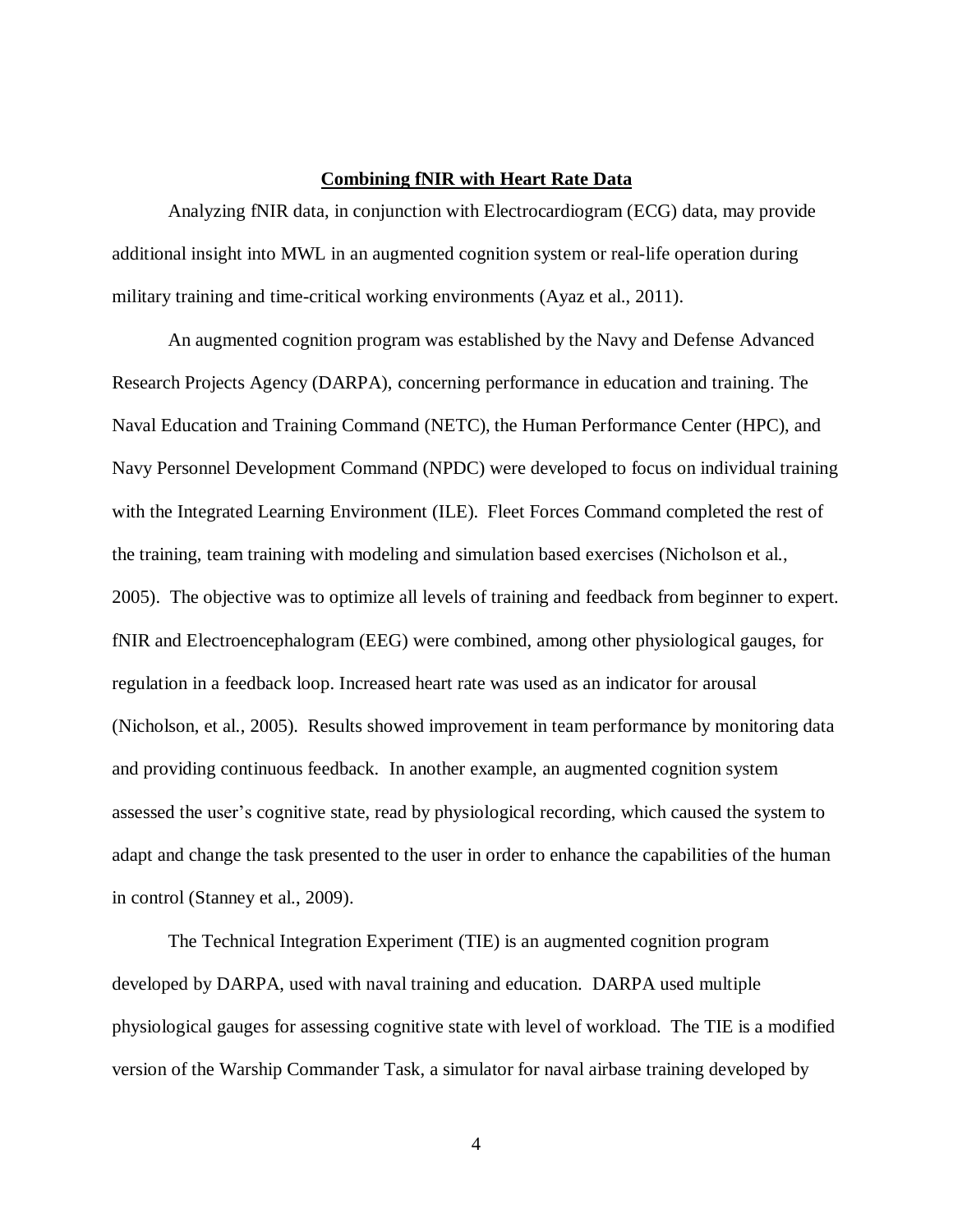DARPA that can activate numerous facets of cognition and emulate environments that require operational warfighters in tactical command centers to perform complicated decision-making (St. John et al., 2004). A cognitive performance measurement study was developed by DARPA, using fNIR to assess a participant's cognitive workload by observing changes in blood oxygenation levels. The rate of change in blood oxygenation was significantly responsive to workload variations across the left and right hemispheres (Bunce et al., 2007).

DARPA adapted the TIE to make the gauges more sensitive to participants, measuring six dimensions of workload, which included using fNIR and EEG gauges. EEG, fNIR, and event related potentials (ERP's) were used concurrently to produce high spatial resolution in time intervals for detecting changes in workload which allowed the task to adapt for the participants cognitive state to reach an acceptable level of performance (St. John et al., 2004).

In a system with integration of fNIR, EEG, and an ECG, a controller analysis was needed to make adjustments during tasks which were causing mental overload. The system provided feedback based on the user's condition, which can be read by an EEG. Beta, alpha, and theta bandwidths were used as indicators by the EEG which adapted the task allowing the participant to meet task demands; the controller analysis monitored the feedback loop and adjusted the task according to these indicators (Stanney et al., 2009). A Control Framework determined the best conditions for adapting fNIR sensor data and keeping cognitive workload at a desired range by employing a set of decision rules. Distractors and lack of attention was alleviated in a control framework with attenuators, time reactions, and detectors which measured whether the participant was meeting cognitive demands (Stanney et al., 2009).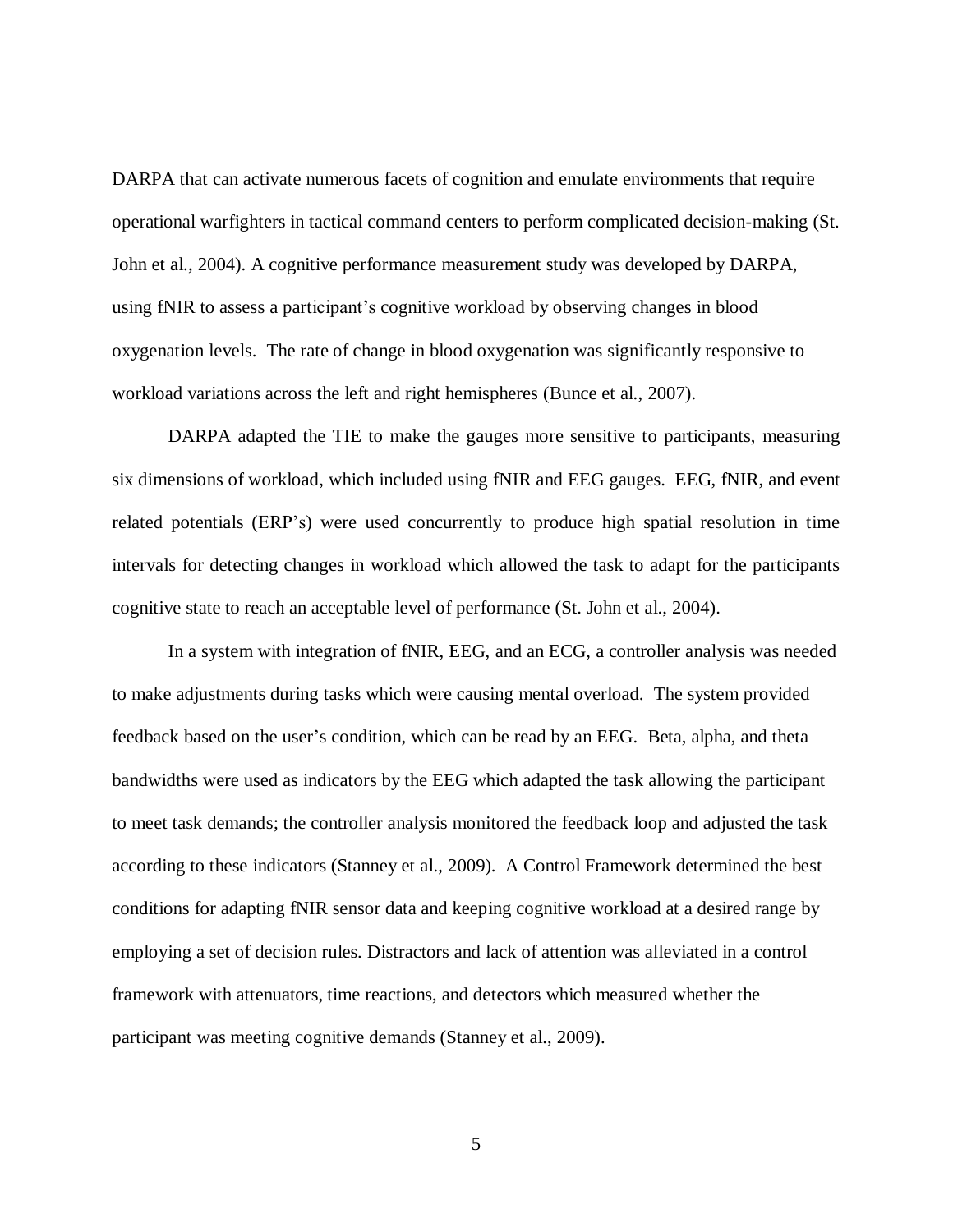Our study was designed to see how well we can measure small changes in mental workload in real-time. Each participant in the experimental group was engaged in a cognitive task, specifically counting backwards. The task was split into two parts, easy and hard-counting trials were performed alternately, and then easy and hard-counting trials were presented in random order. All participants wore an fNIR sensor and ECG electrodes attached to the right wrist and directly below both ankles to measure heart rate. The difference of mental workload elicited by the difficult tasks should be observed through changes in fNIR and heart rate data. If fNIR and ECG can be used as predictors of mental workload, the combination of these measures could provide a more accurate assessment of workload in real-time.

We sought to design an algorithm that could predict cognitive workload state using the multiple sensor technologies, fNIR and ECG, similarly to the gauges being used in DARPA's Technical Integration Experiment and Integrated Learning Environment. Analyzing cognitive performance and mental workload in real-time, could provide insight into how researchers can enhance safety and performance by avoiding excessive workload of individuals and teams working in high-risk environments and time-critical military operations.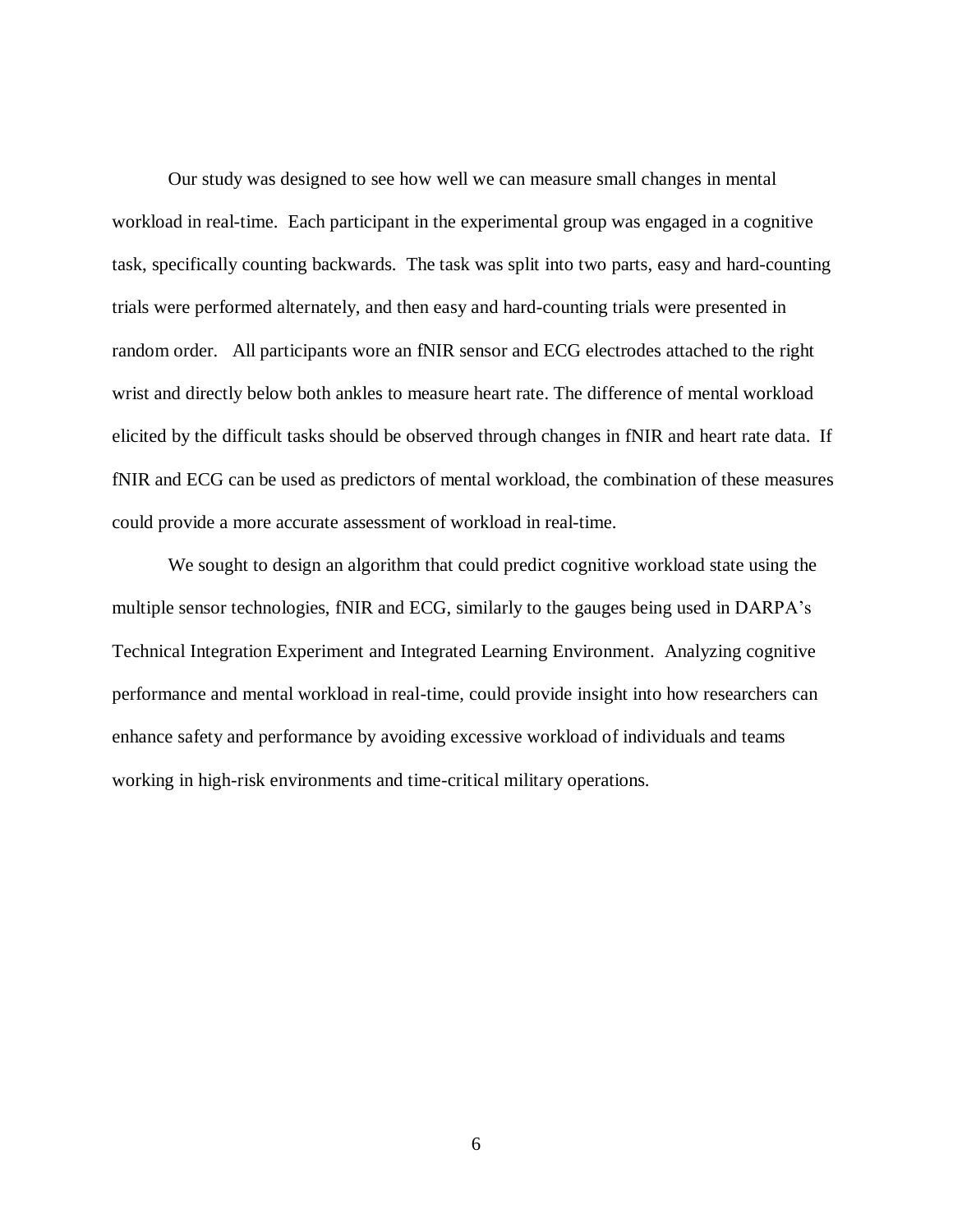# **Methods**

## **Participants**

<span id="page-14-1"></span><span id="page-14-0"></span>Ten participants volunteered for the study via the University's SONA research participant pool. The participants were university students with no restrictions placed on age, gender, or ethnicity. All participants must have been enrolled in an undergraduate psychology course for access to sign-up for the study. IRB approval was required for the use of the University students as participants.

#### **Design**

<span id="page-14-2"></span>All subjects completed four conditions in a within-subject experimental design. Four conditions were developed with a total of 40 trials; two difficulty conditions, easy and hard, and two trial order conditions, alternating order and random order. All participants completed the easy-condition (counting backward by 7s) and the hard-condition (counting backward by 7s). An alternating counting task (task 1) and a random order task (task 2) was given to nine participants. The data of one participant (subject 1) was omitted for having outlier data.

#### **Materials**

<span id="page-14-3"></span>The fNIR System 100 was developed by Drexel University and distributed by BIOPAC Systems, INC. The electrocardiogram was also distributed by BIOPAC Systems, INC. The fNIR System 100 was connected to a Hewitt-Packard laptop via USB, the ECG was connected to a Dell desktop computer via USB. A second laptop (TOSHIBA) was used to track all data from the counting tasks.

#### **Procedure**

<span id="page-14-4"></span>The ECG was connected to a desktop computer, while the fNIR was located on a cart and connected to a laptop. Once both programs were up and running on each computer, the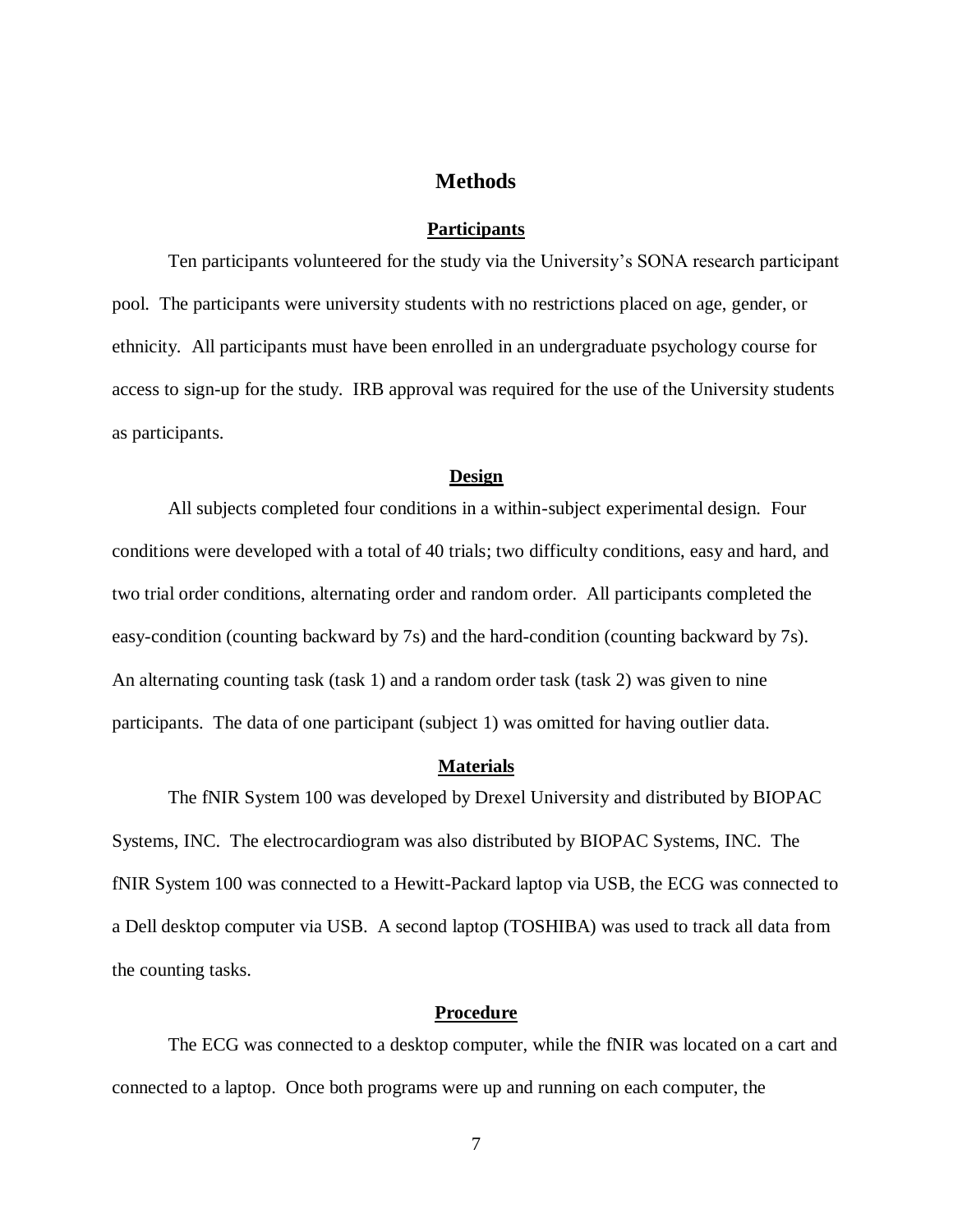electrodes for the ECG were attached to the participant starting with the positive and neutral (red/black) charged electrodes on the feet, followed by a negative electrode on the right wrist. The participant was asked to sit completely still while baseline data for the ECG was recorded and visually verified as being clean. The fNIR was secured onto the forehead and strapped to the back of the head, then fastened with an elastic non-stick tape which also helped block out ambient light. A ten second baseline was recorded for the fNIR before the experiment began.

The participant was instructed to perform a cognitive task which involved counting down by sevens out loud from a two or three-digit number. A marker on the fNIR record and a marker on the ECG record were placed simultaneously to signify the beginning of the study. Forty trials were performed divided into an easy-condition (counting down by sevens from a two-digit number) and hard-condition (counting down by sevens from a three-digit number), separated into two sets of trials of twenty each. The participant was given a two or three-digit number and began counting after the researcher said "begin". The participant counted for ten seconds, and then the researcher said "stop", and waited ten seconds before beginning the next trial.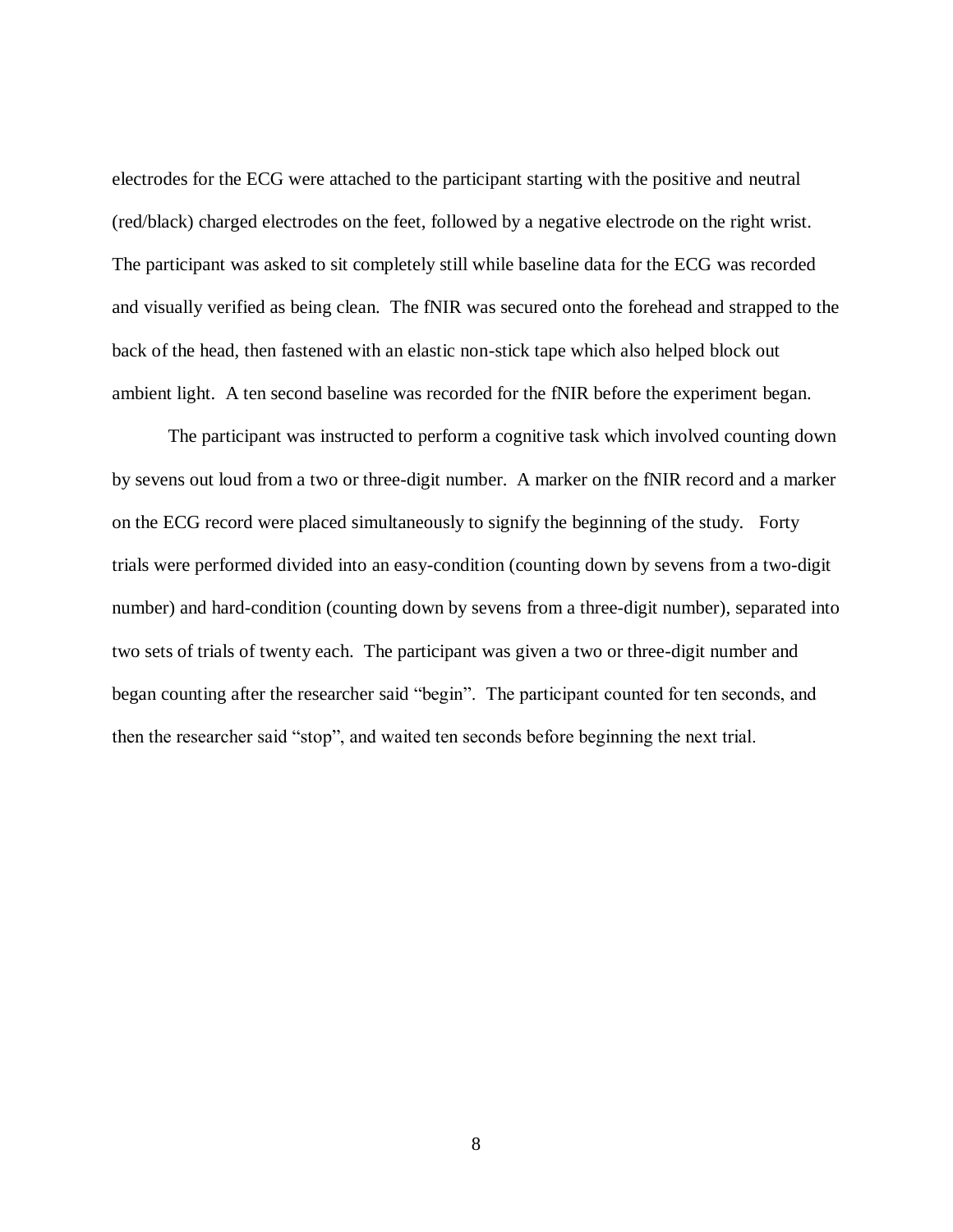## **Results**

#### **Counting Task Performance**

<span id="page-16-1"></span><span id="page-16-0"></span>The average quantity of numbers counted for the easy-counting condition were higher than the numbers counted in the hard-counting condition in the alternating trial order, as depicted in Figure 1, (easy:  $M = 7.95$ , hard:  $M = 6.3$ ). The average numbers counted for the easycondition was higher than the numbers counted in the hard-condition, in the random trial order, see Figure 2, (easy :  $M = 8.125$ , hard:  $M = 6.82$ ). The median and mode were calculated for easy and hard-counting conditions in the alternating and random order trials; alternating easycondition ( $MDN = 8$ ,  $MD = 8$ ), alternating hard-condition ( $MDN = 5$ ,  $MD = 4$ ), and random order easy-condition ( $MDN = 7$ ,  $MD = 7$ ), random order hard-condition ( $MDN = 6$ ,  $MD = 5$ ).

A two-sample t-test was conducted to compare performance within two levels of the alternating counting trials and random order counting trials. There was a statistically significant difference in the amount of numbers counted between easy and hard-counting conditions in the alternating order trials,  $t(8)=2.58$ ,  $p=.016$ . These results suggested the hard trials required greater cognitive workload than the easy trials for the alternating counting order. The average numbers counted by trial, in random order, also showed a significant difference between the easy and hard-counting conditions,  $t(8)=4.35$ ,  $p=.001$ .

The number of errors made during the easy and hard-counting conditions in the alternating order trials were summed across subjects 2 through 8. The predicted result of having more errors in the hard-counting condition than the easy-counting condition is shown in Figure 1 (top; *total errors for alternating counting made (easy)* = 15, *total for errors random order (hard) made* = 20). The number of errors made during the easy and hard-conditions from the random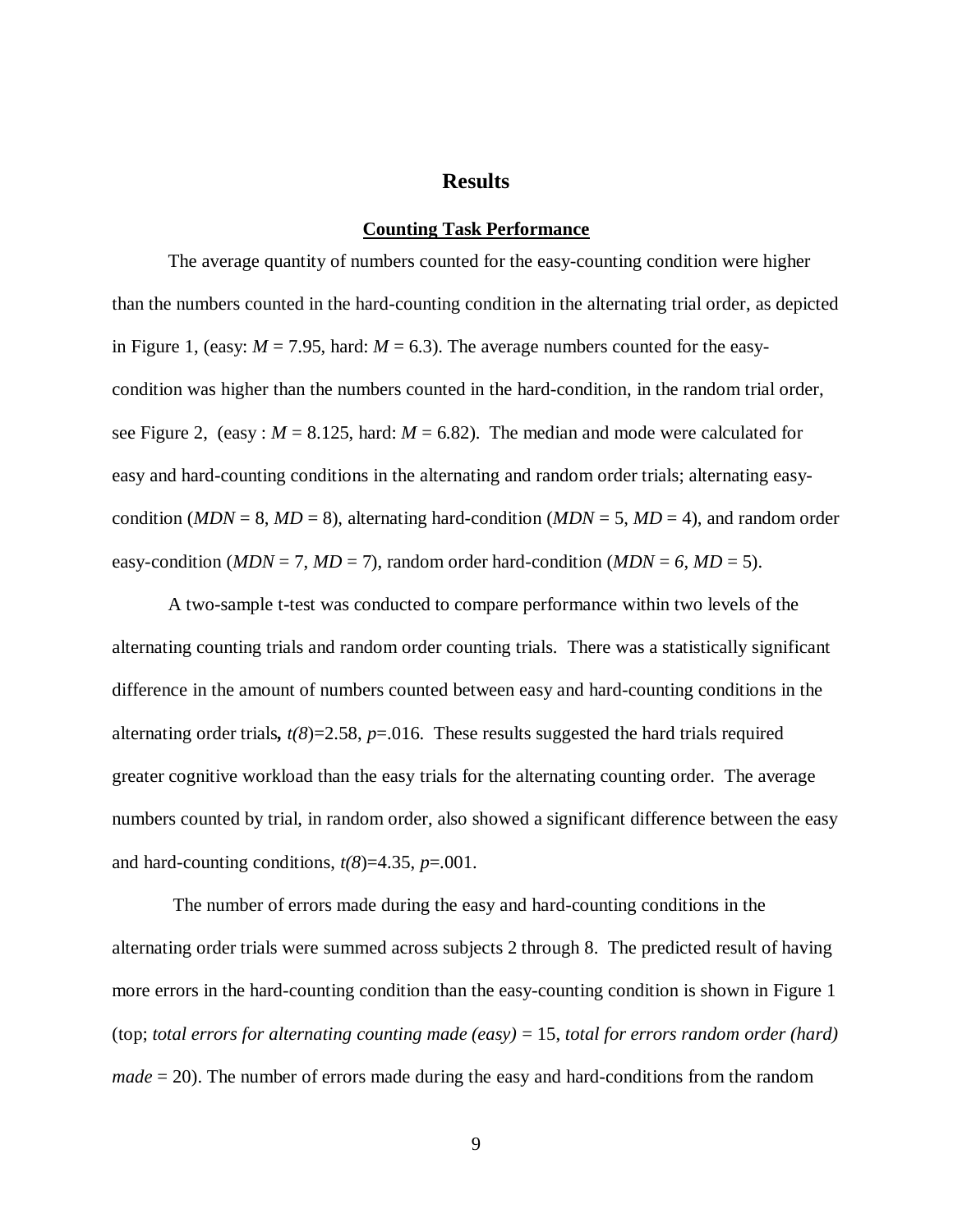order trials were also summed across subjects 2 through 8, in contrast to the alternating order data, the easy-condition produced more errors (*total errors made* = 18) than the hard-condition (*total errors made* = 17), see Figure 1 (bottom). A t-test was performed to compare number of errors within each subject for the easy and hard-conditions in the alternating counting trials and then calculated separately for the random order trials. Both appeared not to be statistically significant, alternating order errors,  $t(8) = .887$ ,  $p = .200$ , and random order errors,  $t(8) = .186$ , *p=.*436. An additional t-test was used to calculate the errors as a percent of numbers counted, which turned out not to have a significant difference in error rates by percentage or by overall error tallies, *t(8*)=.186, *p*=.429.



<span id="page-17-0"></span>Figure 1 Top: Average numbers counted in the easy-condition from the alternating and random order trials were compared to the average numbers counted in the hard-condition from the alternating and random order trials. Bottom: Total errors made in the easy-condition from the alternating and random order trials were compared to the total errors made in the hard-condition from the alternating and random order trials.

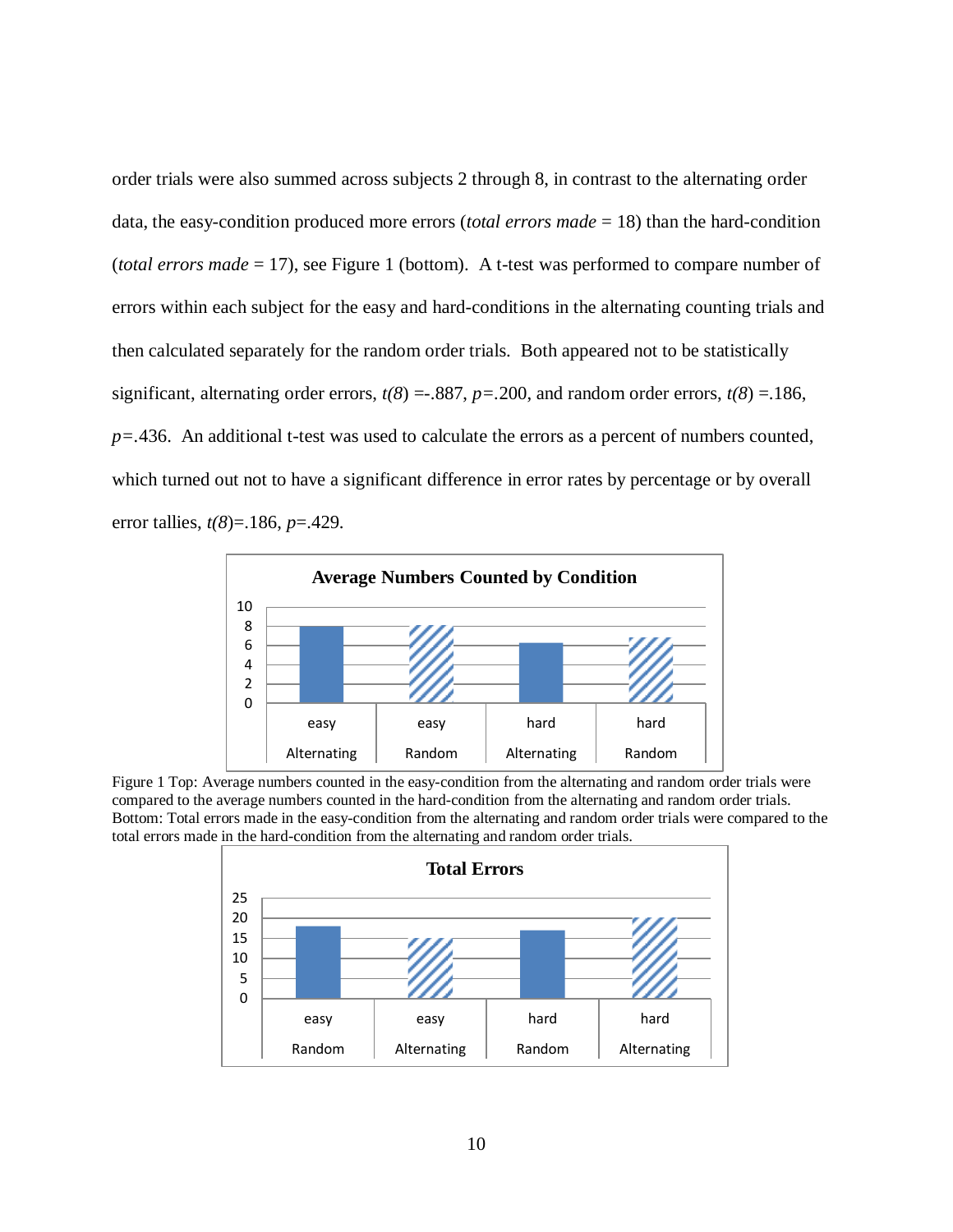## **Counting Task Performance ANOVA**

<span id="page-18-0"></span>A 2x2 within-subjects ANOVA was conducted to analyze counting performance differences between difficulty and trial order conditions. Collapsed over order, the difference between the easy and hard-conditions was approaching significance, *F*(1, 8)= 4.111, *p*=.077, *partial*  $\eta^2$ =.339. Collapsed over difficulty, a significant difference was observed between alternating and random trial order,  $F(1, 8)=18.118$ ,  $p=.003$ , *partial*  $\eta^2=.694$ . The interaction of difficulty and trial order is not significant,  $F(1, 8) = .114$ ,  $p = .744$ , *partial*  $\eta^2 = .014$ .

#### **fNIR Results**

<span id="page-18-1"></span>The change from baseline oxygenation level was higher for the easy-condition,  $(M =$ .516,  $SD = 0.253$ ), than the hard-condition,  $(M = 0.386, SD = .275)$ . A t-test compared the easy and hard-condition means,  $t(5) = 726$ ,  $p = 25$ , and did not find a difference large enough to be statistically significant. None of the differences were significant except between the easy and hard-conditions in channels 1 and 16. Oxygenation differences between easy and hard-conditions in Channel 1 were almost significant,  $t(5)=0.077$ ,  $p=.076$ , and Channel 16 did show a significant difference,  $t(5)=0.03$ ,  $p=.029$ . A t-test was performed with the easy-condition for the alternating counting trials comparing the average oxygenation levels of the left optodes (1-8) to the optodes on the right (9-16), for six participants. The difference seen between optodes 1-8 and 9-16 was in the direction of being significant,  $t(5)=1.56$ ,  $p=.089$ , and no significant difference was found in the hard-condition,  $t(5)=1.182$ ,  $p=.145$ . Eleven of the 16 Channels depicted higher levels of oxygenation from the hard trials over the easy trials (Figure 2). Although the effect was not enough to be statistically reliable, it did appear to be fairly consistent across measurement locations.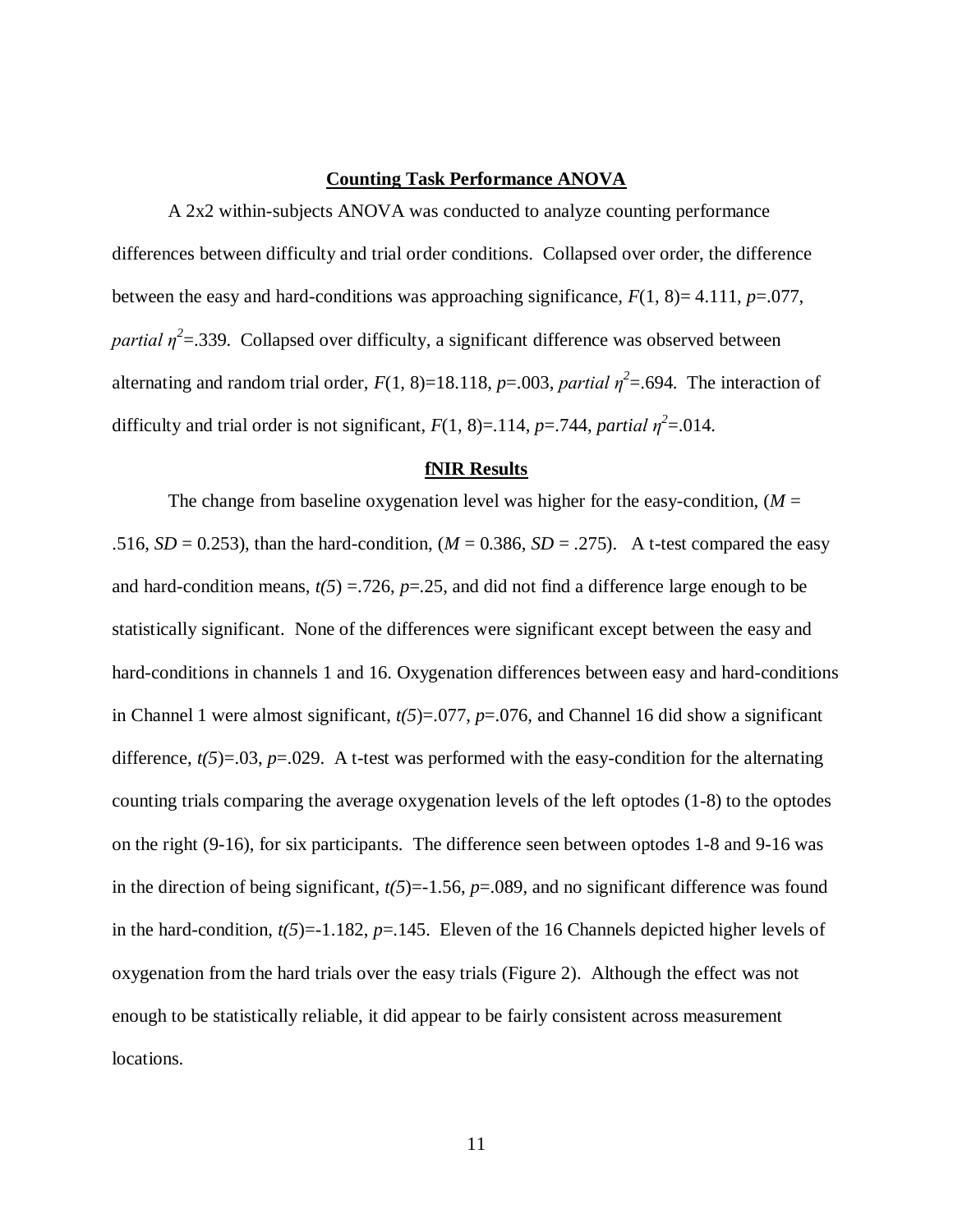

<span id="page-19-0"></span>Figure 2: Increase over baseline fNIR values for each channel (optode) location.

Left optodes (1-8) and right optodes (9-16) were compared by analyzing the averages of the oxygenation levels for the participants, grouped together as better counters, against the participants who were grouped together as worse counters. For the alternating and random order counting tasks, the better counters (subject 3, subject 7, subject 9 for alternating; subject 3, subject 6, subject 7 for random) showed higher oxygenation levels than the poorer counters in both the easy and hard trials on the left optodes. (Figure 3)

<span id="page-19-1"></span>

Figure 3: Left: Left fNIR Optodes depicting oxygenation levels of the best and worst counters from alternating order. Right: Left fNIR Optodes depicting oxygenation levels of the best and worst counters from random order.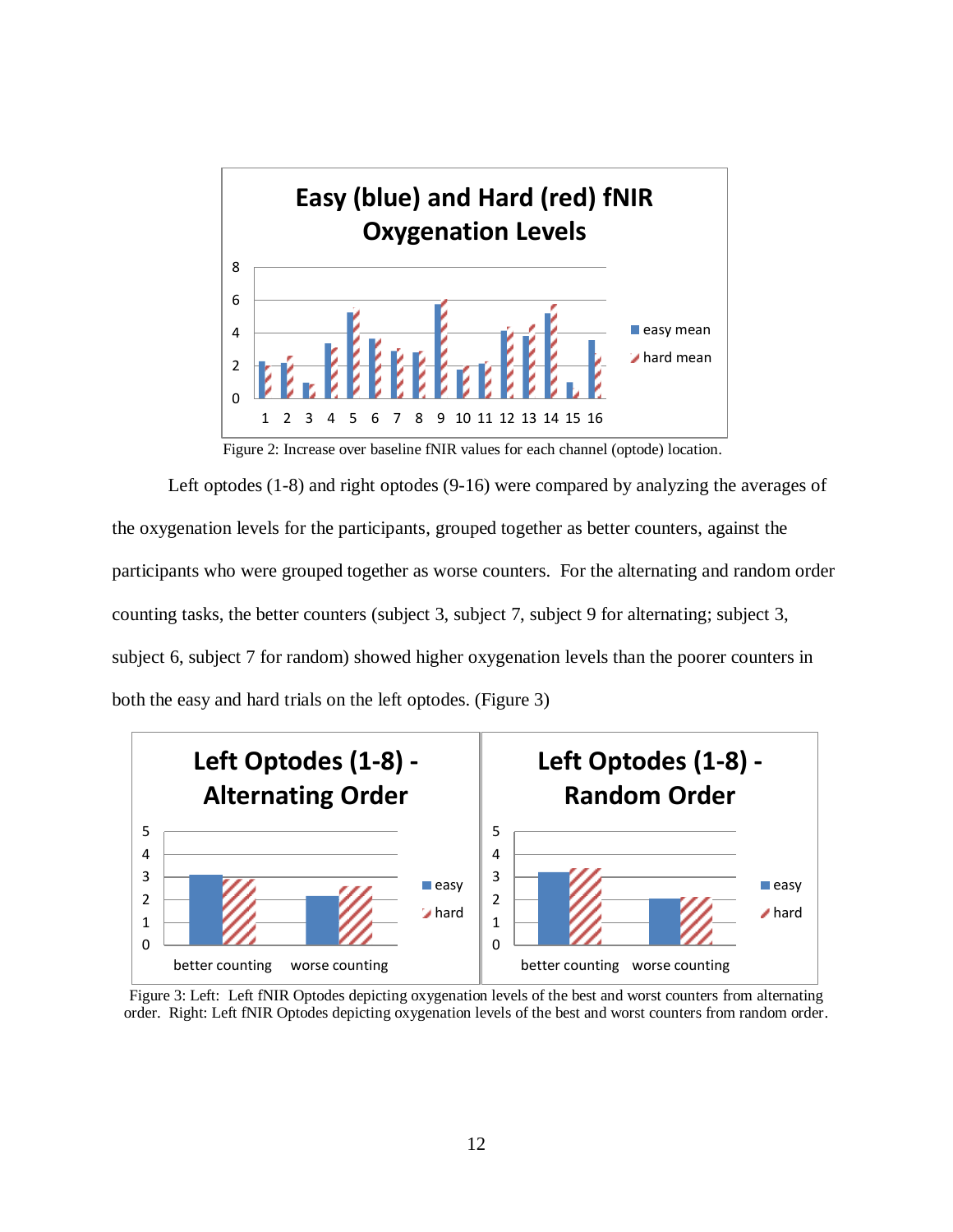

The fNIR indicated lower oxygenation levels on the right optodes (figure 4 below: left and right)

<span id="page-20-1"></span>Figure 4 Left: Right fNIR Optodes depicting oxygenation levels of the best and worst counters from alternating order. Right: Right fNIR Optodes depicting oxygenation levels of the best and worst counters from random order.

With all the channels collectively measured from the alternating counting trials, the worse counters appeared to require higher levels of oxygenation than the better counters (Figure 5: left), though the better counters appeared to require more oxygenation from the random order trials (Figure 5: right).



<span id="page-20-2"></span>Figure 5: Average fNIR change from baseline by counting performance. Left: alternating order trials, right: random order trials.

# **fNIR ANOVA**

<span id="page-20-0"></span>A 2x2 within-subjects ANOVA was conducted to analyze the difference in oxygenation levels with statistics from two measures of difficulty (easy and hard), trial order (alternating and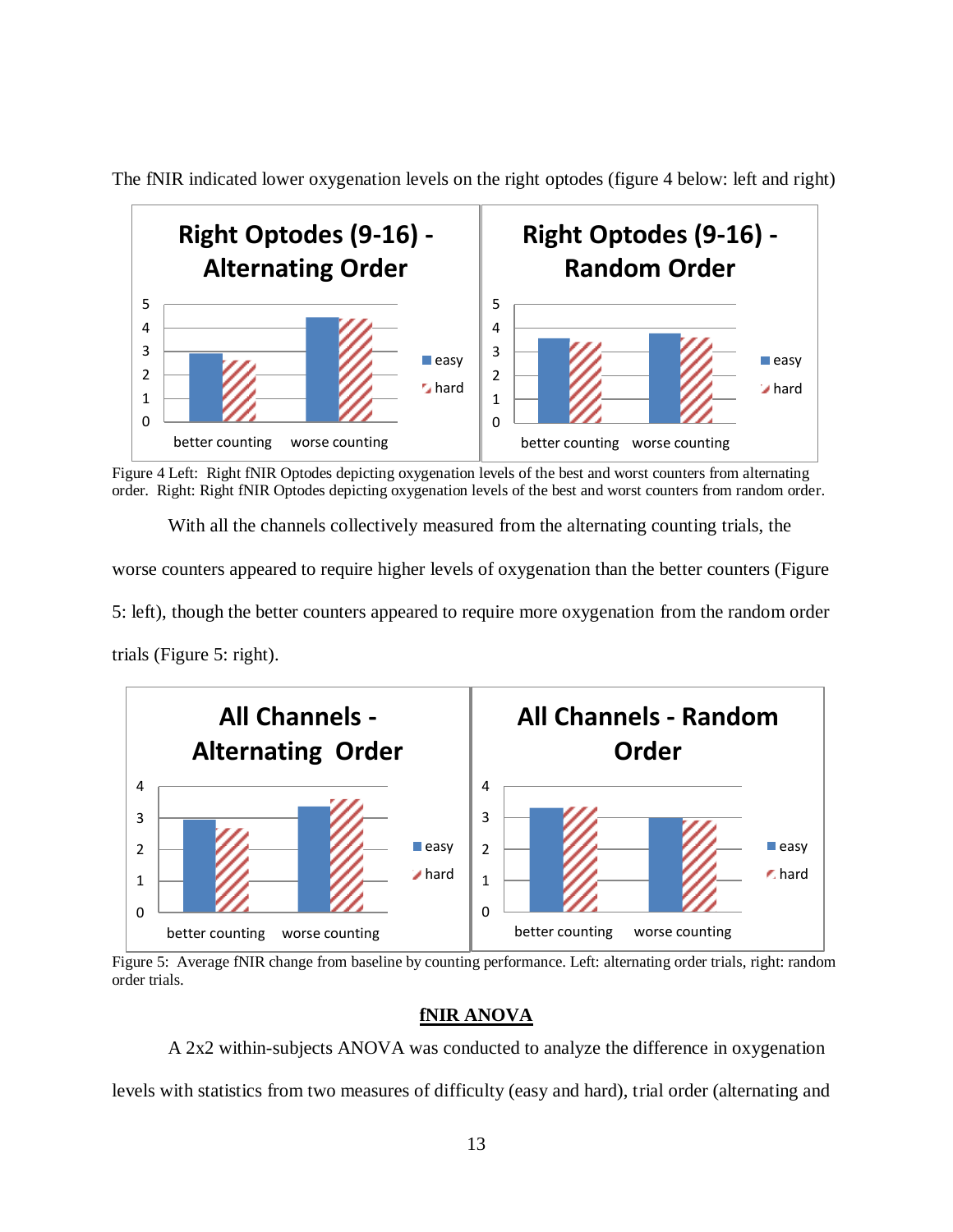random), and the interaction of difficulty and trial order. The easy alternating trials and the easy random order trials were paired against the hard alternating trials and the hard random order trials. Difference of difficulty did not have an effect on the oxygenation levels,  $F(1,5)=.000$ ,  $p = 0.984$ , *partial*  $\eta^2 = 0.000$ . No significant difference was noted for trial order (alternating against random),  $F(1,5)=126$ ,  $p=.737$ , *partial*  $\eta^2=.025$ , and no interaction was found between difficulty and task order,  $F(1,5)=0.029$ ,  $p=.871$ , *partial*  $\eta^2$ =.006.

### **Electrocardiogram Results**

<span id="page-21-0"></span>Figure 6 displays average heart rate (task BPM – baseline BPM) for the four experimental conditions. A 2x2 within-subjects ANOVA was performed to measure the difference between the easy and hard-conditions and across alternating and random order trials. A small main effect was found from difficulty,  $F(1, 5)=216$ ,  $p=.661$ , *partial*  $\eta^2 = .041$ . There was no significant difference between alternating and random order trials, *F*(1,5)=.1.235, *p*=.317, *partial*  $η^2$ =.198. The interaction between difficulty (easy versus hard) and trial order (random order versus alternating) was not significant,  $F(1,5)=3.037$ ,  $p=.142$ , *partial*  $\eta^2=.378$ .



<span id="page-21-1"></span>Figure 6: Baseline BPMs deduced from the task BPMs to analyze the difference between easy and hardconditions within alternating and random order trials.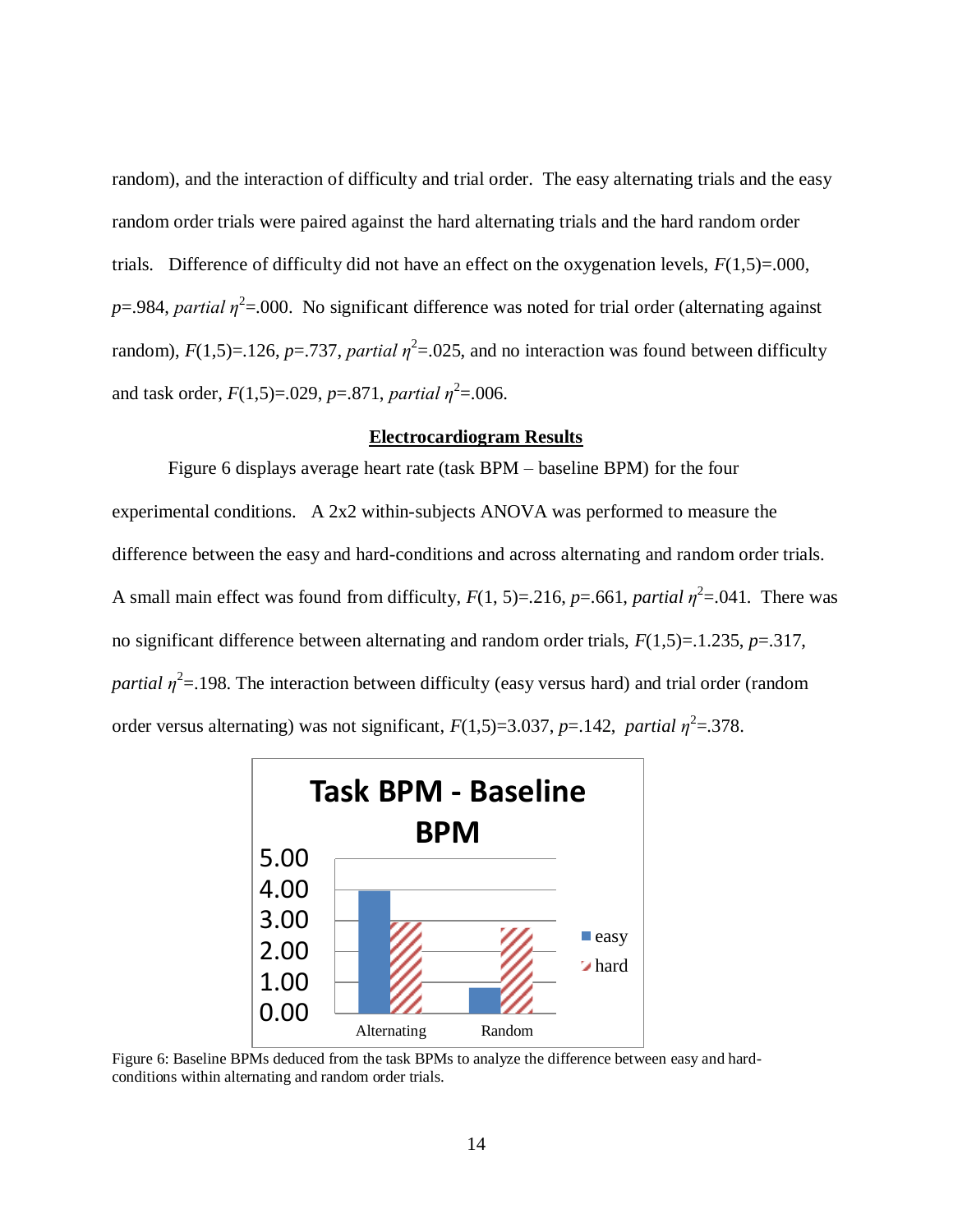Focusing on the "random order" trials only, there was a larger increase in BPM in the hard-condition ( $M = 2.771$ ,  $SD = 6.503$ ) over the easy-condition ( $M = .0826$ ,  $SD = 4.256$ ). The trend was in the predicted direction, but was not significant,  $t(5)=,-1.146, p=.15$ .

For the alternating trial conditions, there was an increase in BPM in the easy-condition  $(M = 3.972, SD = 3.613)$  over the hard-condition  $(M = 2.960, SD = 3.743)$ . The alternating task t-test indicated that the easy and hard difficulties were approaching a significant difference in heart rate,  $t(5)=1.35$  *p*=.117. Both easy-conditions were paired from the alternating and random order trials. A t-test was conducted and found a significant difference between both easyconditions in the alternating and random order trials,  $t(5)=3.07$ ,  $p=.014$ . No differences were reported for the hard-conditions from the alternating and random order trials,  $t(5) = -0.085$ ,  $p = 0.468$ .

#### **Heart Rate Variability**

<span id="page-22-0"></span>Variability based on BPM – Baseline was highest for the hard-condition in the random order trials (*SD* = 9.791), while the easy-condition in the random order trials had the lowest variability  $(SD = 5.341)$ . Average alternating variability was slightly greater in the hardcondition ( $SD = 6.941$ ), than the easy-condition ( $SD = 6.089$ ). The difference in variability between difficulty level in the alternating task approached significance, *t*(5)=-.833, *p*=.221. The variability between easy and hard in the random order trials was closer to being significant, *t*(5)=-1.39, *p*=.125. There was not a significant difference of variability in relation to the interaction between difficulty and trial order.  $t(5) = .584$ ,  $p = .332$ .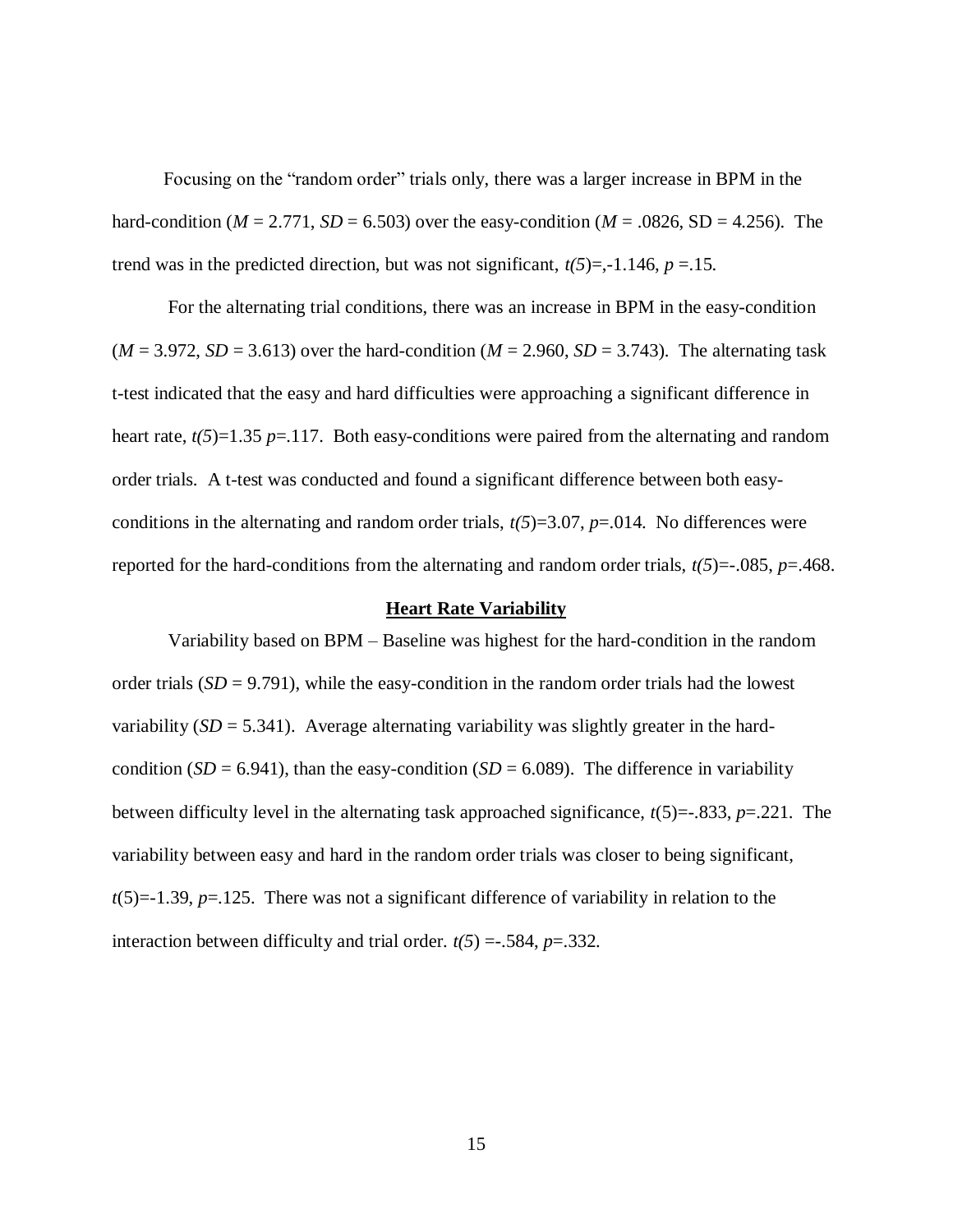

<span id="page-23-1"></span>Figure 7: Variability between the easy and hard-conditions with the alternating and random conditions.

A 2x2 within-subjects ANOVA was conducted to analyze the difference in variability from BPM – Baseline statistics with two measures of difficulty (easy and hard), task order (alternating and random order), and the interaction of difficulty and task order. The difference of difficulty was not significant,  $F(1,5)=1.755$ ,  $p=.243$ , *partial*  $\eta^2=.260$ . Task order effect size was progressing toward the direction of significance,  $F(1,5)=332$ ,  $p=.589$ , *partial*  $\eta^2=.062$ ; and a weak interaction was found between difficulty and task order effects, *F*(1,5)=1.358, *p*=.296, *partial*  $\eta^2 = 214$ .

#### **MANOVA**

<span id="page-23-0"></span>A within-subjects repeated measures Multivariate Analysis of Variance (MANOVA) was performed, analyzing the interaction and differences of difficulty and trial order between the ECG heart rates and the fNIR oxygenation levels. Difficulty -  $F(1,5)=1.65$ ,  $p=.3$ , *partial*  $\eta^2=.452$ Trial Order -  $F(1,5)=.45$ ,  $p=.67$ , partial  $\eta^2=.184$ , Interaction of difficulty and trial order -*F*(1,5)=1.378, *p*=.351, *partial*  $\eta^2$ =.408.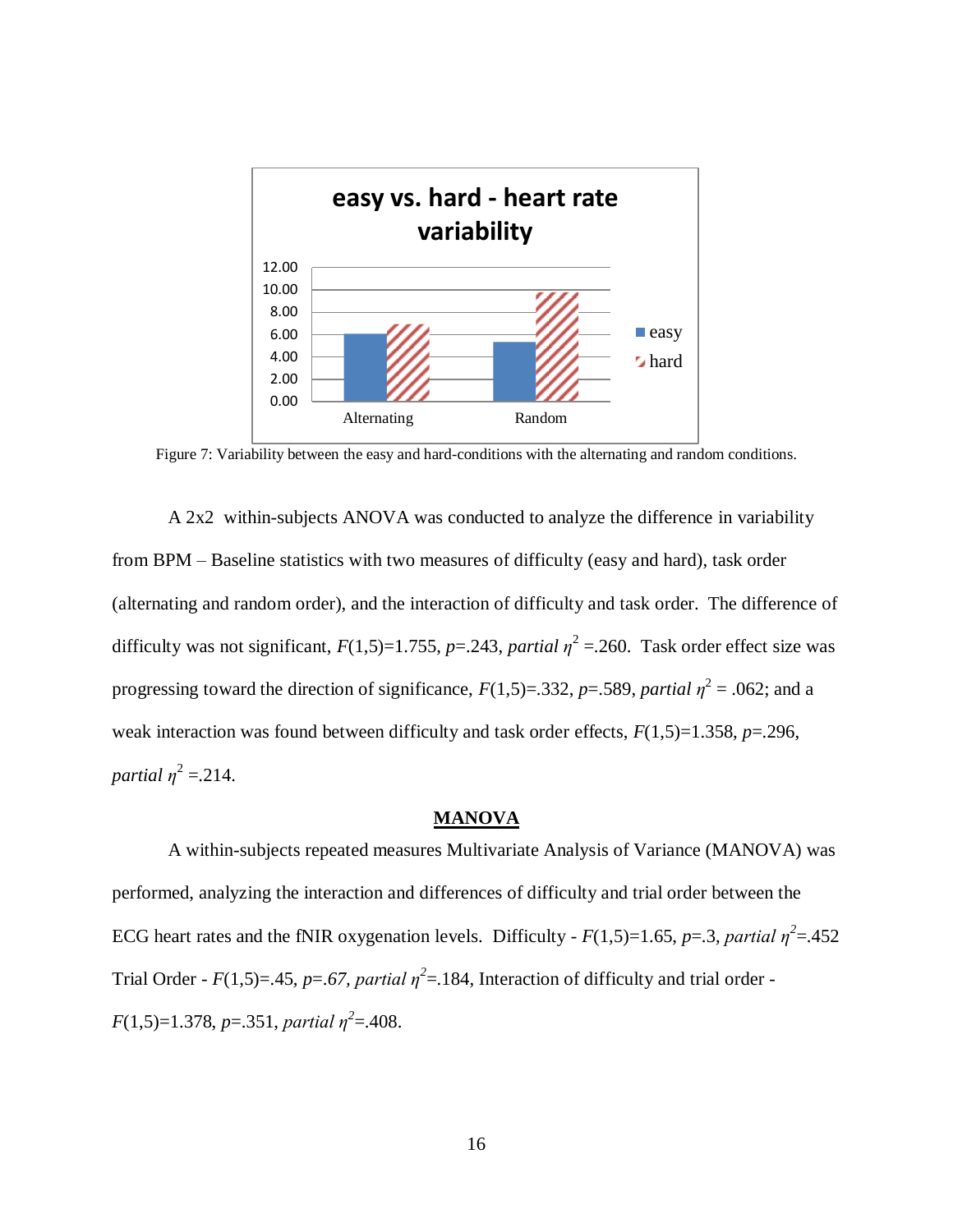### **Correlated Data**

<span id="page-24-0"></span>fNIR oxygenation levels and ECG heart rate were evaluated for a correlation. A correlation was not found between the fNIR oxygenation levels and heart rate, as depicted in figure 8, *r* = -0.182. Results from the correlation were contrary to our prediction; high heart rate could not be interrelated with high oxygenation levels of the same task for each participant.



<span id="page-24-2"></span>Figure 8: fNIR oxygenation levels and ECG heart rate correlated on a scatterplot.

#### **Predicting Workload from Heart Rate and Brain Activity**

<span id="page-24-1"></span>Based on fNIR data, the average oxygenation levels were observed from twenty alternating trials and twenty random order trials. The oxygenation means of the alternating trials were used to guess whether the random ordered trials were in a high or low workload condition, based on deviations from the easy or hard means. For example, if the deviation of a hard random trial mean from an easy or hard-alternating trial mean is greater than the deviation of an easy random trial mean from an easy or hard alternating trial mean, then we can guess that a trial was in the easy-condition. Only one instance was not predicted correctly, the rest were correctly predicted with a 92% average.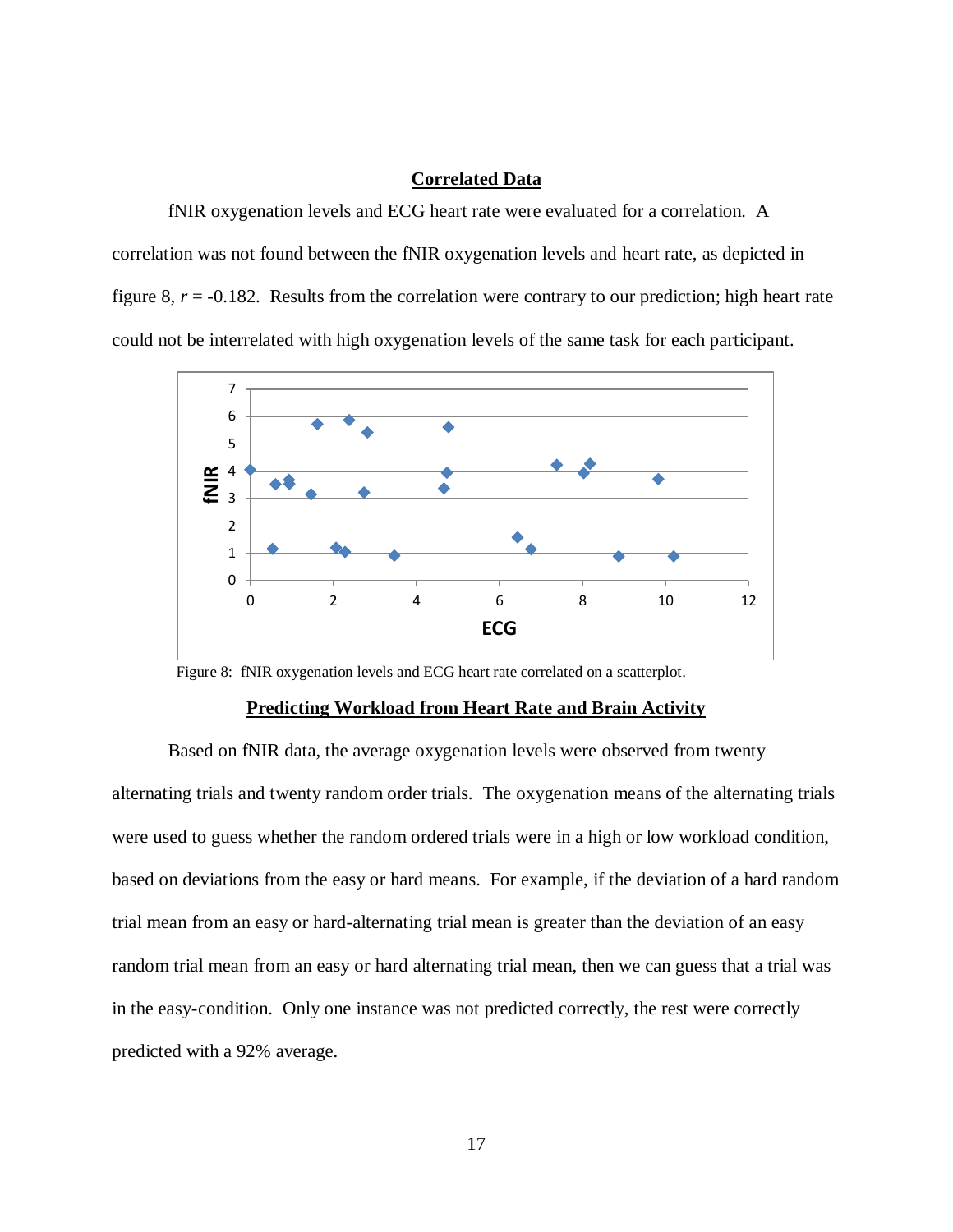# **Discussion**

#### **Counting Task**

<span id="page-25-1"></span><span id="page-25-0"></span>The participants completed both easy and hard mental arithmetic tasks while their heart rate and Blood Oxygenation Level-Dependent (BOLD) signal in the prefrontal cortex were monitored. In the easy-condition, participants counted down by sevens (aloud) from two-digit numbers. In the hard-condition, participants counted down by sevens (aloud) from three-digit numbers. Forty trials were separated into two types of trial sequence. The first twenty trials were counted in alternating order, i.e. easy/hard/easy/hard; the last twenty trials were counted in random order. These two conditions were intended to produce different levels of mental workload. Our goal was to observe measurable changes in BPMs and blood oxygenation levels and use those changes to predict whether a participant is in a high or low workload condition. The counting tasks provided the expected results: more numbers counted in the easy-condition than the hard-condition for both alternate and random trial order.

#### **Electrocardiogram**

<span id="page-25-2"></span>Higher heart rate was found for the easy-counting condition compared to the hardcounting condition within the alternating trials. The participants may have had to walk across campus to get to the study, which could explain the overall higher heart rate averages from the alternating trials. Lower overall BPMs were found in the random order task though the hard trials had higher heart rate averages than the easy trials. The Electrocardiogram data was limited to six participants, which may have led to unexpected results with the easy and hard-conditions.

The anticipation to count may have also led to overall higher heart rate in the alternating counting task. The participant may have had anxiety from engaging in counting under a time limit, or felt ill-prepared to engage in a cognitive activity with a duration lasting about thirty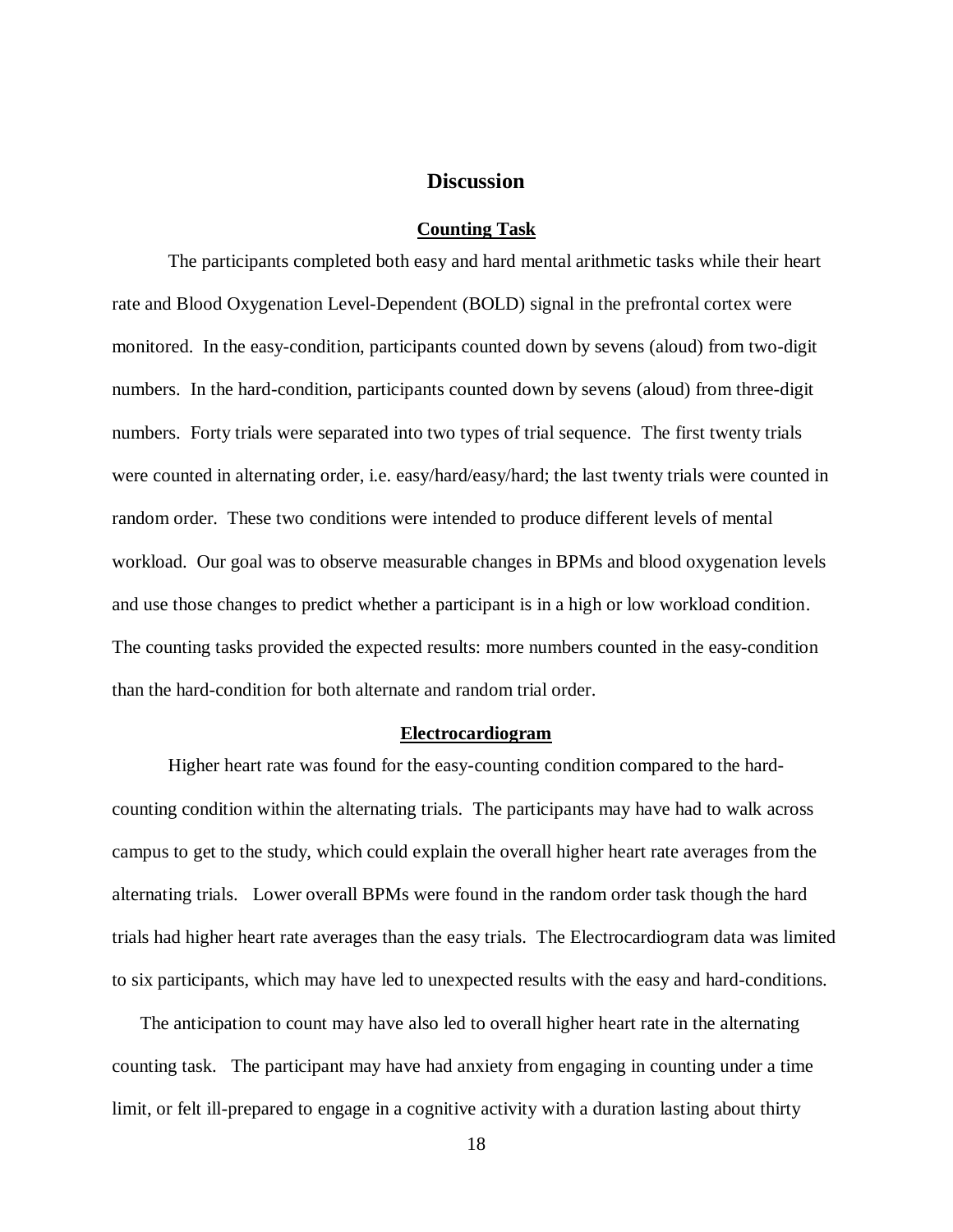minutes. A questionnaire was not handed out after the study was performed but would have been helpful in assessing some of the difficulties the participants might have had during each task and how any previous activities could have affected their heart rate before beginning the study.

# **fNIR Resul**t**s**

<span id="page-26-0"></span>The blood oxygenation levels were higher on the left side of the prefrontal cortex, channels 1-8, in the alternating and random ordered trials, when compared to the right side of the prefrontal cortex, perhaps due to physiological differences. To speculate, the lateralization of brain function to left and right-handedness may have played a role when observing the difference of oxygenation levels from best and worst counters. Specific areas on the left side of the dorsolateral prefrontal cortex may be more active than the right side for more mathematically acclimated minds. The right channels (9-16) showed higher oxygenation levels for the worse counters. This could denote that more mental energy was being manifested in structural areas of the right prefrontal cortex. The low level of significance between the easy and hard-condition is most likely due to the hard-condition not being difficult enough. Instead of doing a counting task, the hard-condition could have required calculations such as multiplication and division or a Fibonacci sequence. The hard-condition was too similar to the easy-condition and needed to require higher levels of workload to produce notable differences.

#### **Predicting Workload**

<span id="page-26-1"></span>We were successfully able to predict whether than random trials were in a high or low workload condition, based on the deviation of the alternating trials from the means of the random order trials, with 92% accuracy. A significant difference may exist between random and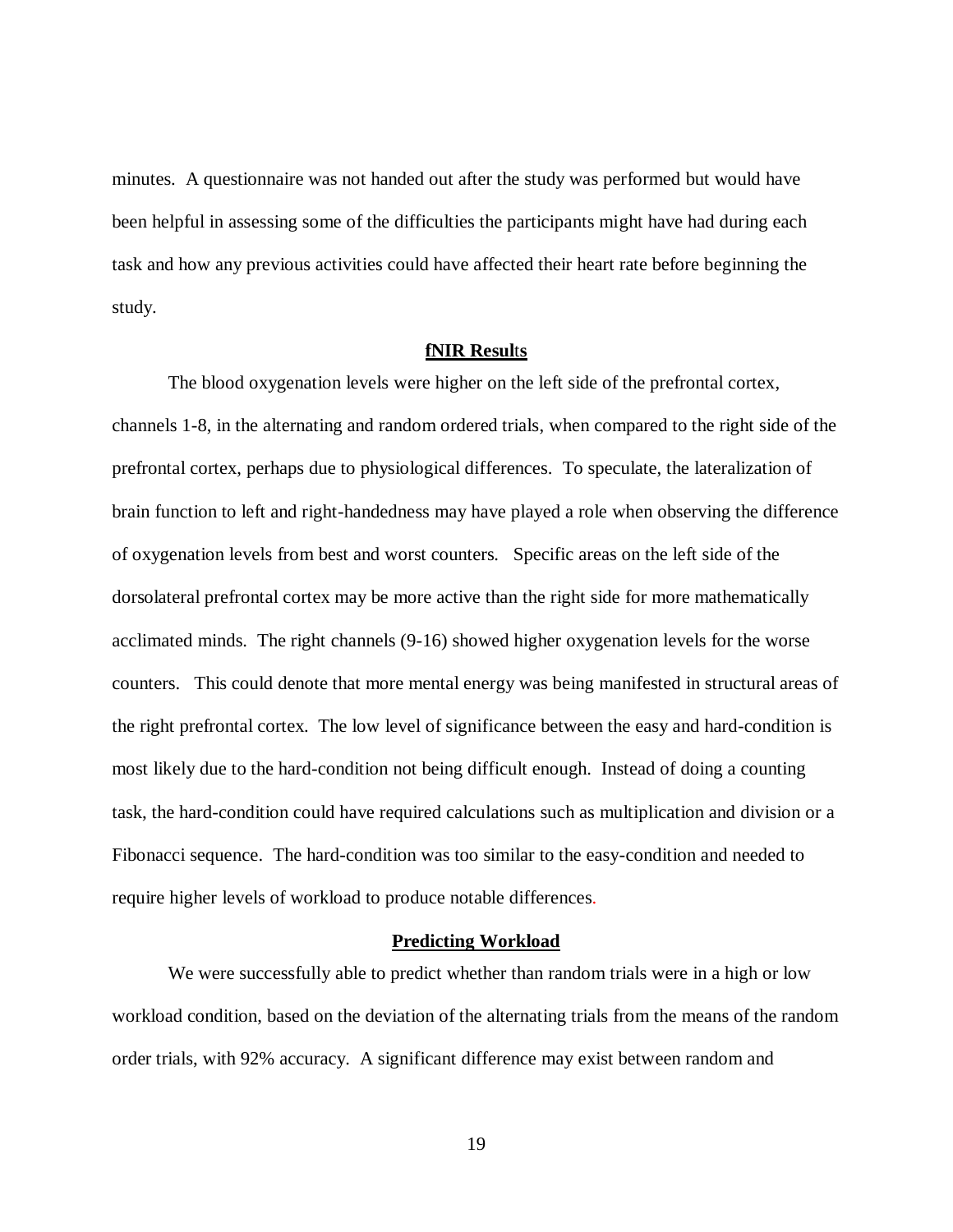alternating trials by looking at results from an ANOVA, though the 92% average is likely inflated due to that difference.

A correlation test indicated that the heart rate data did not correlate with the oxygenation levels. We were expecting to see elevated heart rate paired with high oxygenation levels for the same participant in a task of high workload. A repeated measures within-subjects MANOVA was performed with heart rate levels and fNIR oxygenation levels and found no interaction between the two physiological measures. No significance was found for difficulty, trial order, or the interaction of difficultly and trial order between ECG and fNIR data.

The results found by DARPA suggest that the Technical Integration Experiment could employ multiple psychophysiological gauges to accurately assess changes in cognitive workload during specific command and control tasks. The objective for part of the experiment was to integrate the gauges into a system that demonstrates real-time manipulation of cognitive states as the structure of the augmented cognition system (St. John et al., 2004). We were able to employ physiological gauges to assess cognitive workload, similar to the TIE, although an augmented cognition was not developed to regulate feedback to the user.

Several changes could have been implemented to the study to make a complex, realistic scenario and environment, along with modifying the counting task to a task which more suitably produces high workload. These changes would have provided stronger differences between heart rate and oxygenation levels in each condition of difficulty and trial order. Diverging from counting and instead using simulation training, such as airspace monitoring from the Warship Commander task, a driving simulator, a non-violent Source engine game, or a dynamic environment that simulates operations being performed on the International Space Station; might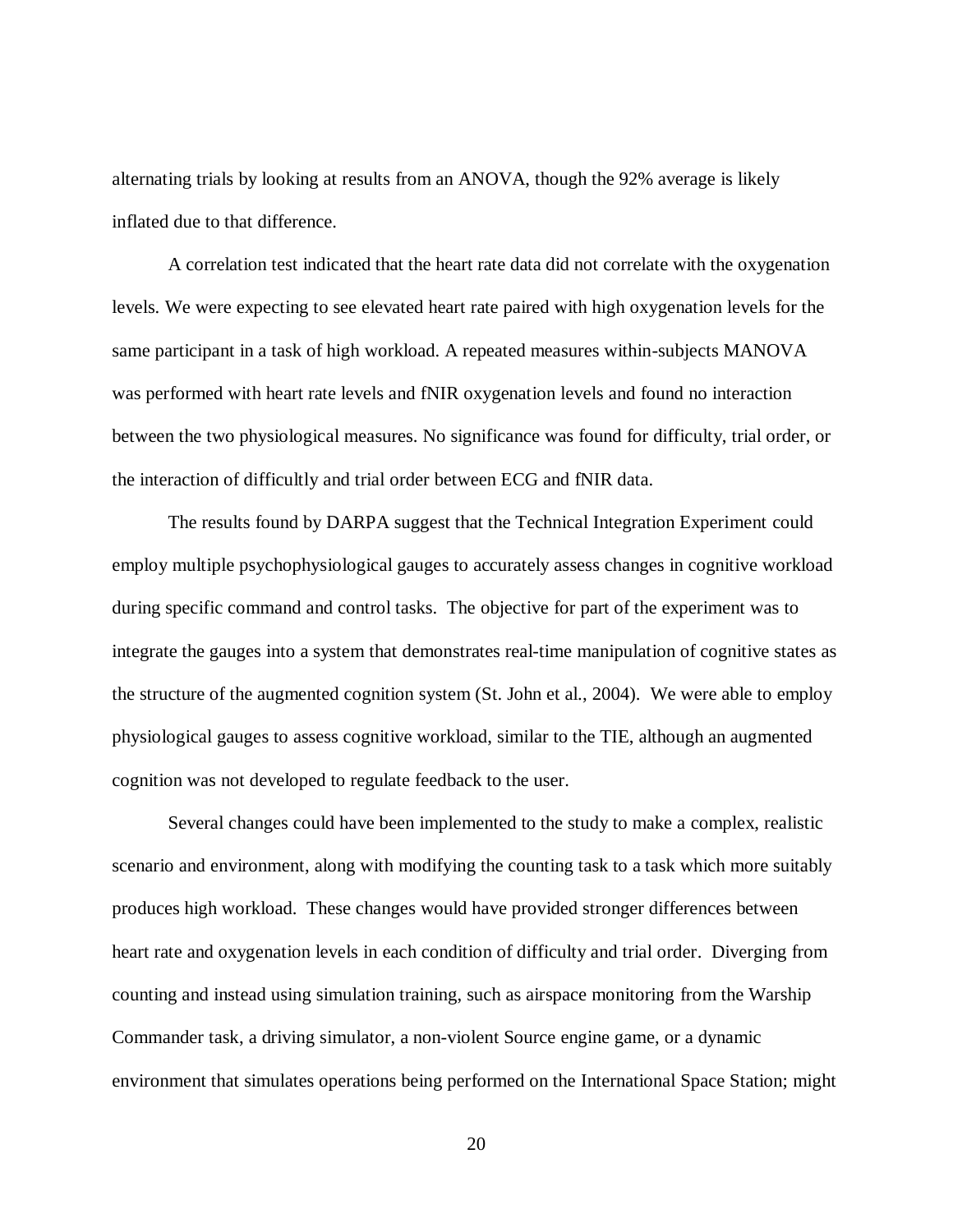have produced distinct differences between low to high levels of workload. The counting task did show promise for driving a considerable difference between workload levels. With an increase of ten or more participants, there may have been larger effect sizes with significant differences between the difficulty levels and trial order from fNIR and ECG data, in addition to a correlation of increased oxygenation levels with elevated heart rate in a task requiring high mental workload.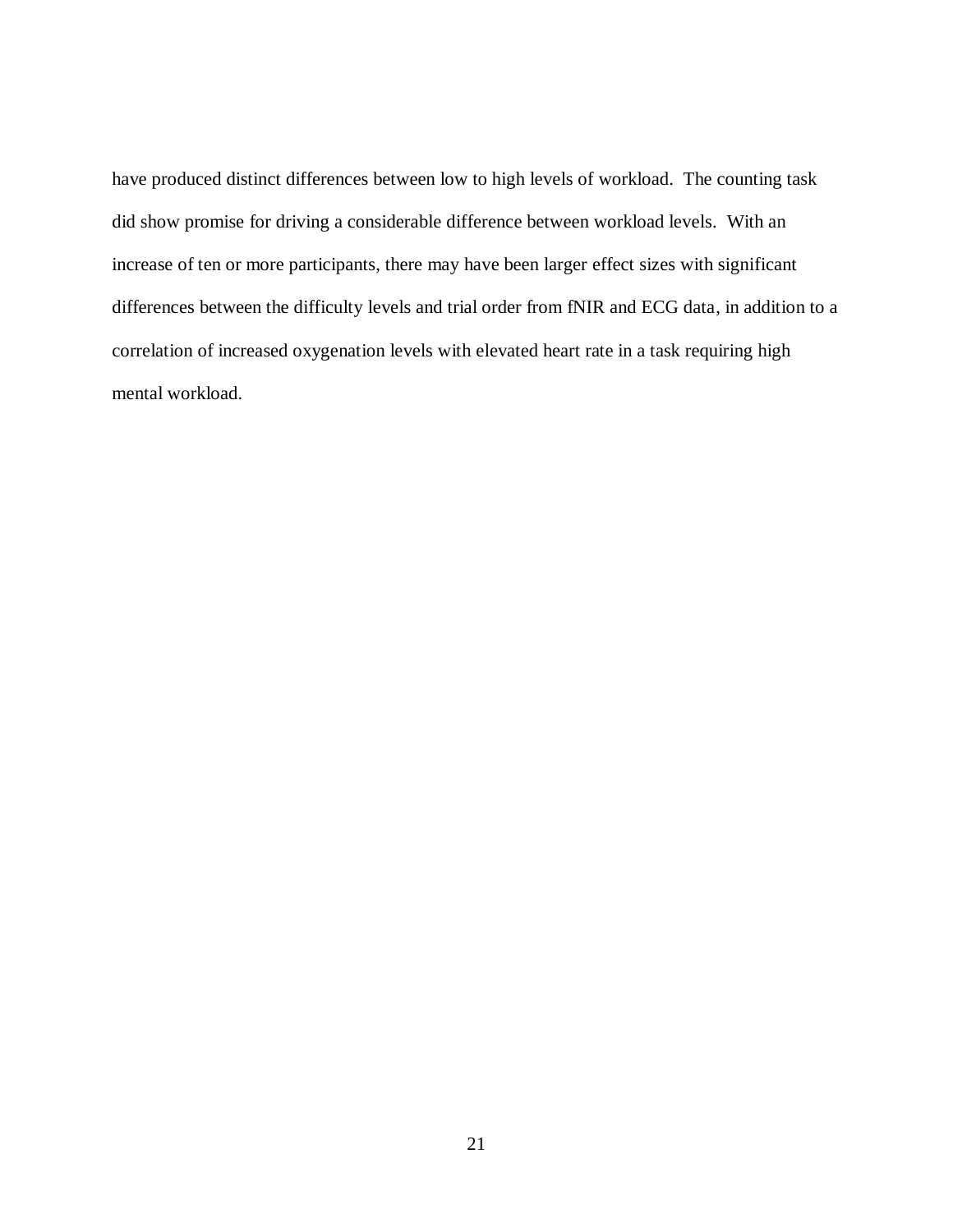## **References**

- <span id="page-29-0"></span>Ayaz, H., Shewokis, P.A., Bunce, S., Curtin, A., Izzetoglu, K., Onaral, B., Willems, B., in press. (2011). Optical brain monitoring for operator training and mental workload assessment. *NeuroImage* 59, 36-47.
- Bunce, Scott C., Izetogu, K., Izzetogu, M., Onaral, B., Poirrezaeo, K. (2006). An Emerging Neuroimaging Modality*. IEEE Engineering In Medicine and Biology Magazine* July/August, 54-60.
- Bunce, Scott C., Izetogu, K., Izzetogu, M., Onaral, B., Poirrezaeo, K. (2007). Assessing Cognitive Activity in Real-Life Situations. *IEEE Engineering In Medicine and Biology Magazine* July/August, 38-45.
- Hart, Sandra G., and Lowell E. Staveland. (2008) "Development of NASA-TLX (Task Load Index): Results of Empirical and Theoretical Research." *Advances in Psychology* 52: 139-183
- Henellius, A., Hirvonen, K., Holm, A., Korpela, J., Muller, K. (2009). Mental Workload Classification using Heart Rate Metrics. *31st Annual International Conference of IEEE EMBS*.
- Huppert, T.J., Hoge, R.D., Diamond, S.G., Franceschini, M.A., Boas, D.A. (2006). A temporal comparison of BOLD, ASL, and NIRS hemodynamic responses to motor stimuli in adult humans. *NeuroImage* 29, 368–382.
- Nicholson D., Lackey, S., LT Arnold, R., Scott, K*.* (2005). Augmented Cognition Technologies Applied to Training: A Roadmap for the Future.

Stanney, K.M., Schmorrow, D.D., Johnston, M., Fuchs, S., Jones, D., Hale, K.S., Ahmad, A.,